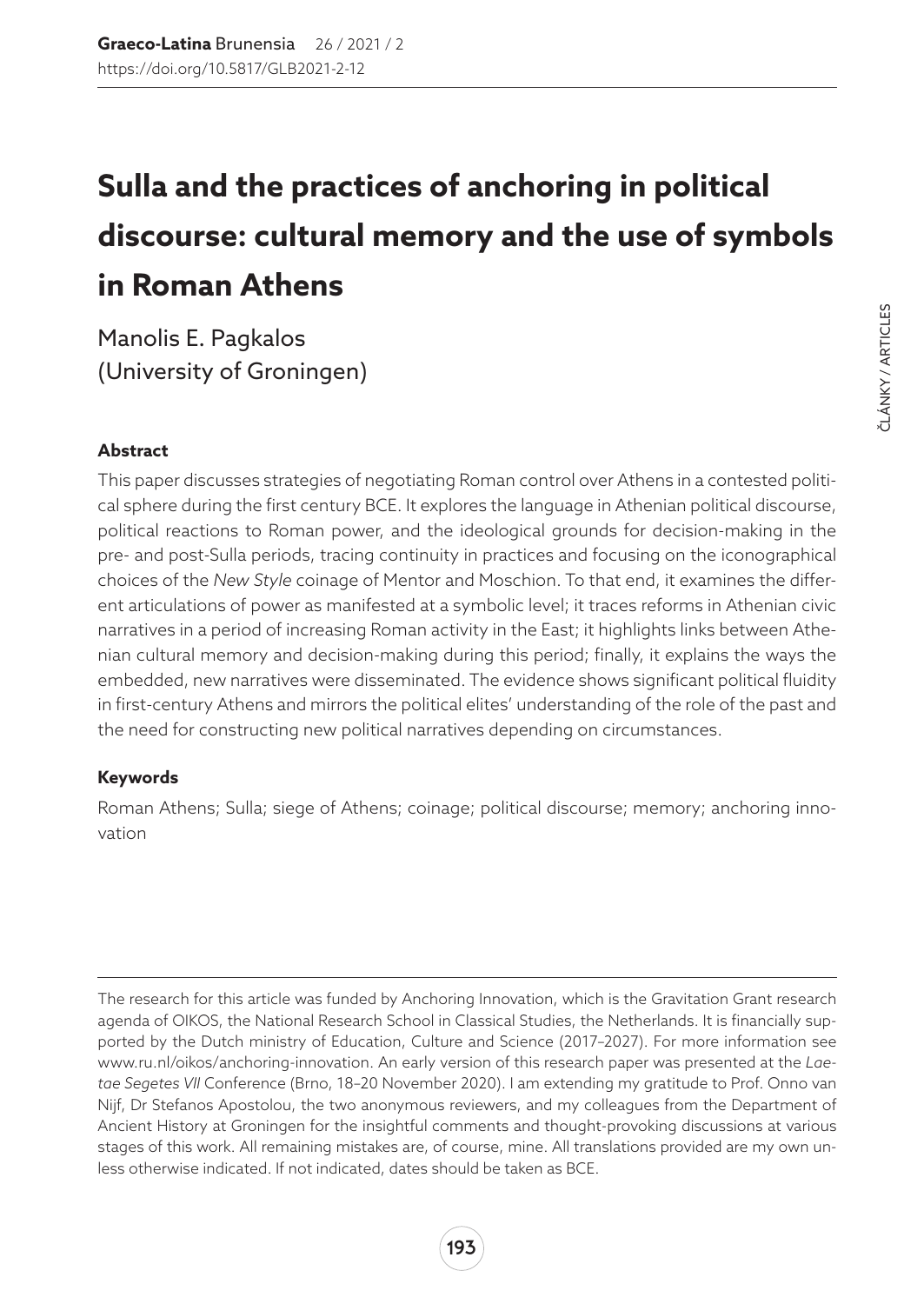#### **Introduction**

On 1 March 86, Lucius Cornelius Sulla entered Athens as a conqueror, having besieged Athens since the previous autumn. $<sup>1</sup>$  In the long Hellenistic period, it was an unprece-</sup> dented event for the Athenians, who had tried to regain their status and autonomy numerous times against their Macedonian overseers. Indeed, this was the first time the city was besieged and partially destroyed since the Persian Wars.<sup>2</sup> Arguably, this was a shock to the Athenians and a turning point in the history of the *polis*, which felt for the first time the brute power of the Romans.

First, I argue that, notwithstanding the reception of the siege in later sources and the creation of a literary *topos* with seemingly exaggerated narratives (Kuin 2018),<sup>3</sup> the siege and the partial destruction of the *polis* were not an eventuality or a threat but a reality. Unlike the events after the Battle of Chaironeia (338), for example, when the Athenians panicked at the possibility of Philippos II's attack, the siege by Sulla and its horrors created a reality similar in magnitude and perception to the destruction of the city during the Persian Wars. In the aftermath of the siege and the capture of Athens by Sulla, the Athenians should have felt as humiliated as they might have when they were forced to demolish their Long Walls at the end of the Peloponnesian War (404). The destroyed buildings, many of which were only much later repaired,<sup>4</sup> would have been a constant reminder of the changing fates of the *polis*, thus acting as 'sites of memory'.5

Then, this paper focuses on how the Athenians negotiated with Sulla and the Romans in the wake of their defeat. It is a preliminary inquiry at the level of incorporating ambient developments, notably the violent seizing of the *polis* by Sulla, into civic narratives based on their suitability in establishing a shared space, an area of political discourse. This common ground does not need to be (and if fact it is not) only verbal. Symbolism often plays an essential role and could have worked, in this case, towards (re)building the relationship between the Athenians and the Romans via serving both Athenian and Roman objectives.

Moreover, the paper investigates how and to what extent the Athenian society accepted the harsh realities imposed by Sulla by effectively integrating them into long-standing civic conceptual categories and values. Under this perspective, I also discuss the existence of complex narrative(s) within Athenian political discourse that can embed, with different depth, changes according to civic needs. In other words, I am looking at the

<sup>1</sup> Plut. *Sull.* 12–14; App. *Mith*. 30–41.

<sup>2</sup> Two instances of destruction during the Persian Wars, in 480 and 479, Hdt. 8.53; 9.13. This excludes the razing of the cemetery for building material to strengthen the city walls after the Battle of Chaironeia (338) in anticipation of Philippos' advance, Dem. 18.248; Aesch. 3.236; Lycurg. 1.44; cf. Conwell (2008: pp. 133–159).

<sup>3</sup> Cf. Eckert (2016: pp. 86–102).

<sup>4</sup> Most of the buildings were repaired, with some probability, in the second century CE; see Hoff (1997); Parigi (2019).

<sup>5</sup> For the destruction in Athens see Hoff (1997: pp. 40–41); Ruggeri (2006); Mango (2010: pp. 117–125); Eckert (2016: pp. 95–97); Parigi (2019).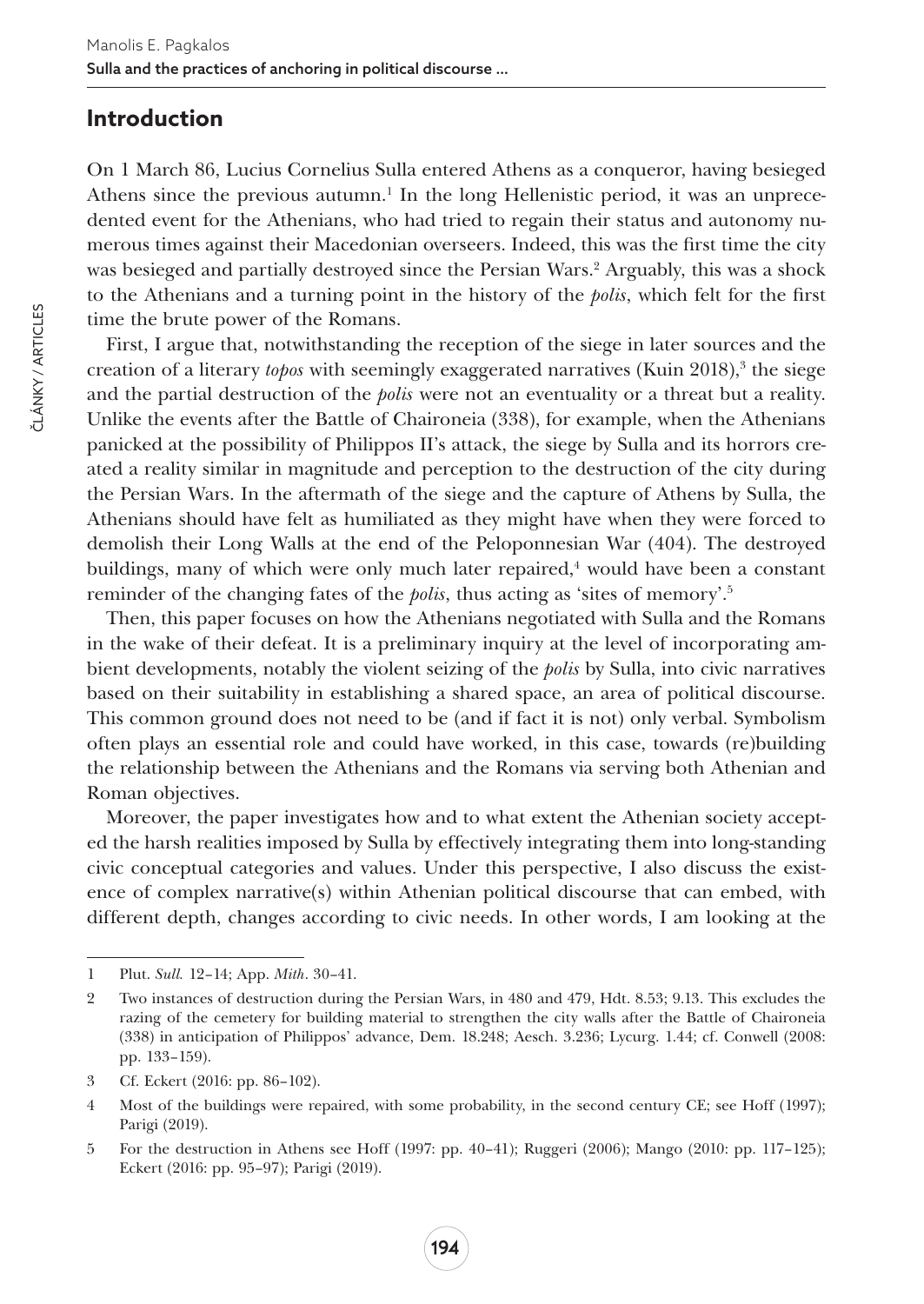very instruments of anchoring that the Athenians utilised to highlight their competence and long tradition. Anchoring practices are common in different societies, groups, and periods (Sluiter 2017), and the Athenians are not an exception; they have had, as I argue, much experience (not unlike other ancient and modern societies) in finding some value in contemporary realities, selecting some aspects, and integrating them into familiar narratives, building upon their cultural memory.

The very concept of anchoring innovations is, of course, central in creating the common language (in a broad sense) employed for the negotiation of power and the construction of new, familiar narratives that can work with different audiences. At the same time, symbolism is also inextricably linked to political discourse.<sup>6</sup> It often frames the language of negotiation (and, in turn, is framed by it), and it can take various forms. From linguistic aspects and the use of vocabulary to ideological constructs, symbols can be abstract and remain as ambiguous and open to interpretation as words can sometimes be. Thus, this paper explores the notion of this 'language' by looking at symbolisms rather than actual language and opens the door for complementary research on other elements of this 'discourse', of the dynamic processes of meaning and interpretation that always imply intentionality and contextual connections.

The paper begins with a discussion of Athenian practices of anchoring innovations in the Hellenistic period that paved the ground for the developments in first-century BCE Athens. The aim is to illustrate the prevailing civic narrative built upon the long-standing cultural memory of the Athenians. Then, I move to symbolism and examine the so-called Athenian *New Style* coinage minted during the Mithridatic Wars to trace how narratives changed and to detect the agency behind these changes. Finally, epigraphy offers some support as an afterword to this paper and a precursor of further research on the multifaceted manifestation of 'language' in Roman Athens' narratives.

# **Athenian Practices of Anchoring: A View from the Second Century**

To discuss what may have happened in early Roman Athens at the time of the Sullan affair, it is beneficial, I believe, to look further back in the past of the *polis* and explore continuation. The previous two centuries provide context and reveal long-term practices and conventions.

From an external viewpoint, Athens was seen as a central *topos* of power, with a long tradition of playing a protagonistic role in Greek affairs and holding a prominent cultural position that could be traced to the fifth century. The idea of Athens as the cultural capital of the Greek world was, of course, disseminated as early as the fifth century by Athenians and non-Athenians alike in ideological and practical terms. Many non-Athenians also acknowledged its cultural predominance and visited Athens for their education and cultural milieu; pursued diplomatic relations with the Athenians; and demonstrated

<sup>6</sup> For example, recent work on the broader role of 'discourse' and the understanding of language as integral part of politics and culture, see Hölscher (2004; 2018). For a recent example of framing art and text in linguistic and semantic terms see Luci (2018); Rous (2019).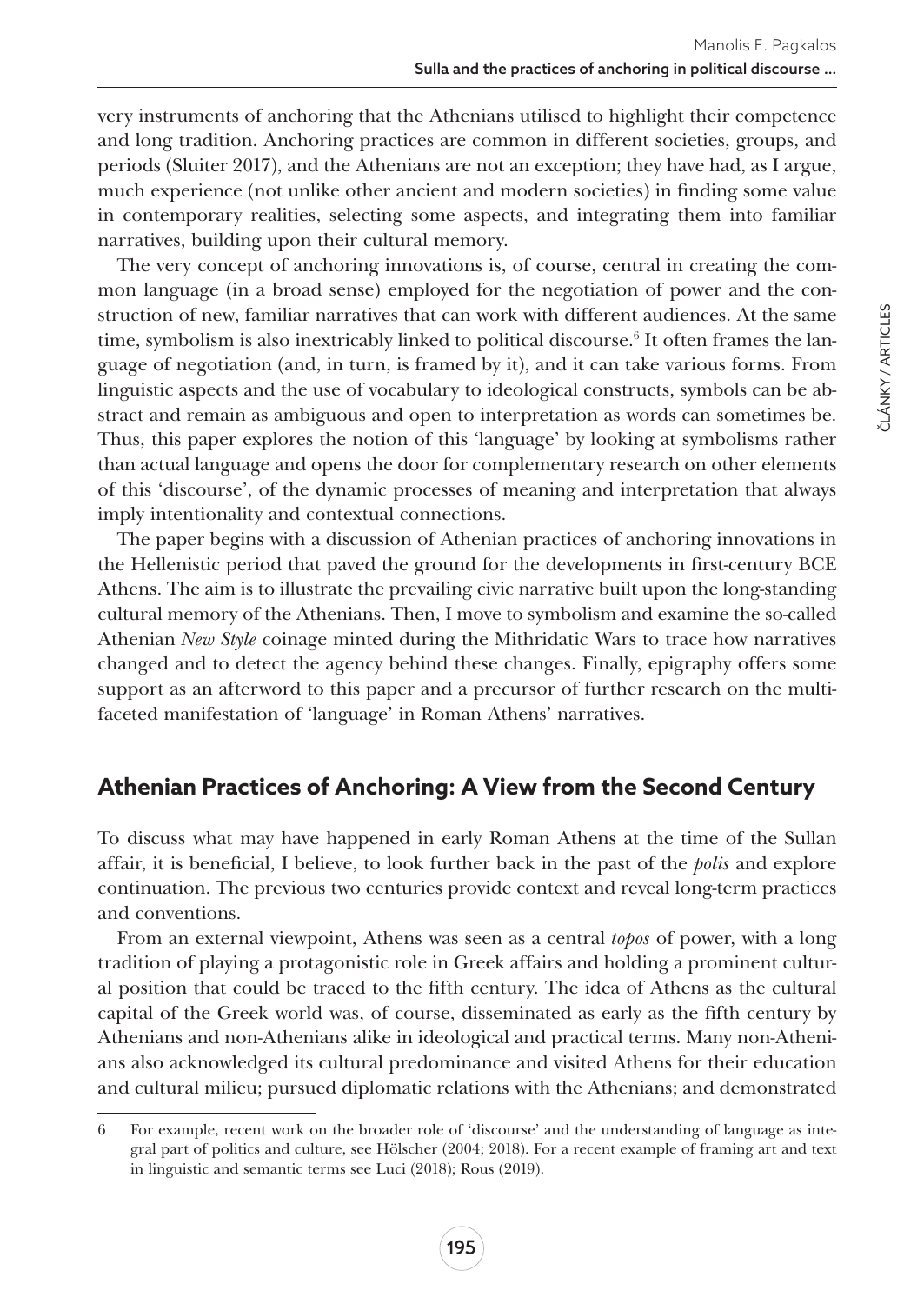their benevolence by the numerous benefactions (Pagkalos 2018: pp. 81, 96–106).<sup>7</sup> According to Plutarch, Demetrios Poliorketes wished to capture Athens in the 300s for its strategic importance and its cultural status, for it was 'the beacon-tower of the inhabited world'.8 Interestingly, this cultural *status quo* was directly referenced by Sulla (also passed down to us by Plutarch) as the main reason for sparing the city from destruction; but I will return to this point later.9

With the gradual loss of military power due to the changing political landscape of the Hellenistic period, Athens became entangled in an intermittent struggle between autonomy and subjugation. The cultural role of Athens became even more critical and pronounced during the Hellenistic period, informing civic narratives that contextualised, by and large, the political discourse and was cultivated domestically and accordingly disseminated abroad. Even if not all Athenians agreed on the details, a shared self-perception, both as a physical space and an imagined community, was shaped through historical developments and further supported by the *polis*' institutions. It was the result of long memory processes and, as such, selective in details and malleable. Two key concepts were pronounced during the Hellenistic period: (i) the connection to a glorious past when the Athenians had fought and won many battles to protect the other Greeks, but most importantly their *polis*; which led to (ii) the polis' democratic polity.10 The Athenians increasingly appropriated, via various forms, the historical developments into Athenian civic rhetoric that served the *polis*, its citizens and external aims.

To return to the chronological framework, the relationship between Rome and Athens began when the Athenians sided with the Romans and Attalos I of Pergamon against the

<sup>7</sup> Elements of Athenian rhetoric along the same lines of argument feature in the stance the Athenian embassy observed when they attempted to reconcile with Sulla and avert the destruction of their *polis*. The envoys narrated the glorious past of Athens, starting with Theseus and Persian Wars, both very central to Athenian self-perception and political narratives, cf. Munson (2017); Yates (2019). See Plut. *Sull*. 13.4: ὀψὲ δὲ ἤδη που μόλις ἐξέπεμψεν ὑπὲρ εἰρήνης δύο ἢ τρεῖς τῶν συμποτῶν πρὸς οὓς οὐδὲν ἀξιοῦντας σωτήριον, ἀλλὰ τὸν Θησέα καὶ τὸν Εὔμολπον καὶ τὰ Μηδικὰ σεμνολογουμένους ὁ Σύλλας εἶπεν [trans. (Aristion), after much time, at last, sent out two or three of his drinking fellows to ask for peace, to whom Sulla, when they made no demand towards saving the city but talked eloquently about Theseus, and Eumolpos, and the Persian Wars, said…].

<sup>8</sup> Plut. *Demetr*. 8.2: τὰς δὲ Ἀθήνας, ὥσπερ σκοπὴν τῆς οἰκουμένης, ταχὺ τῇ δόξῃ διαπυρσεύειν εἰς ἅπαντας ἀνθρώπους τὰς πράξεις [trans. (Antigonos said) that Athens, which was the beacon-tower of the inhabited world, would quickly disseminate the glory of their deed to all mankind]; cf. Diod. 20.45.1. See also Kralli (2016: esp. pp. 164–165).

<sup>9</sup> Plut. *Sull*. 14.5: αὐτός τε μεστὸς ὢν ἤδη τῆς τιμωρίας, ἐγκώμιόν τι τῶν παλαιῶν Ἀθηναίων ὑπειπὼν ἔφη χαρίζεσθαι πολλοῖς μὲν ὀλίγους, ζῶντας δὲ τεθνηκόσιν. [trans. (Sulla) being satisfied with the punishment (of the Athenians), after some praising for the ancient Athenians, he said that he forgave the few in favour of the many, the living in favour of the dead.]. Cf. Kuin (2018) who interprets the sentiments of Plutarch (among other sources) as 'inventions' based on emotional and political intents of the Athenocentrism of the late first and early second century CE Romans. Eckert (2016: pp. 86–102), on the other hand, discusses the events as part of Sulla's attempt to construct his own version of the past events, transmitted differently than the ancient authors.

<sup>10</sup> Cf. Hoff & Rotroff (1997); Canevaro & Gray (2018); Pagkalos (2018: p. 55; Forthcoming), with ample bibliography.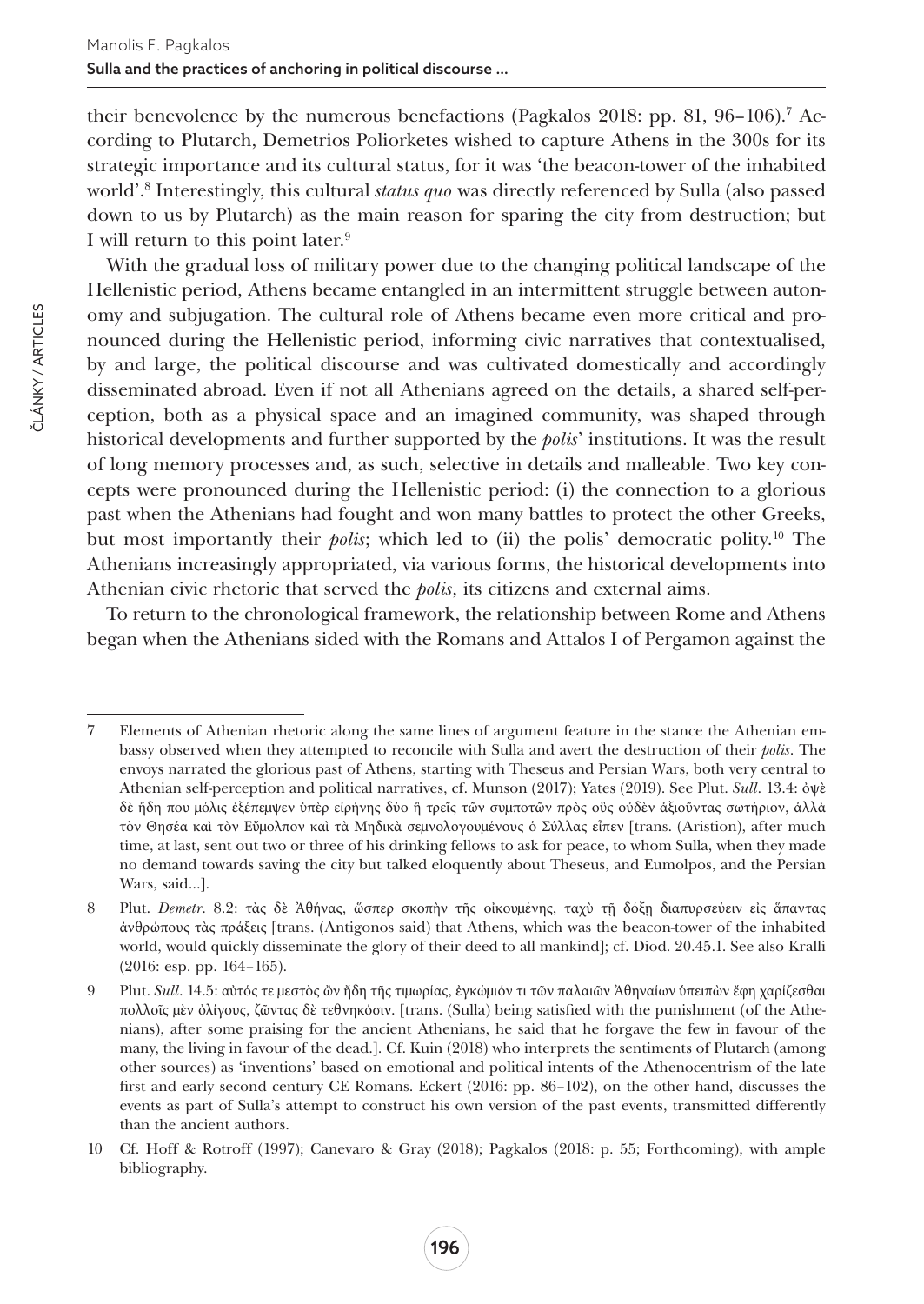Antigonid king Philippos V in the Second Macedonian War (c. 200–196). Livy described the events in his *Ab Urbe Condita* (31.44.2–9):<sup>11</sup>

[2] *tum vero Atheniensium civitas, cui odio in Philippum per metum iam diu moderata erat, id omne in auxilii praesentis spem effudit.* [3] *nec umquam ibi desunt linguae promptae ad plebem concitandam; quod genus cum in omnibus liberis civitatibus, tum praecipue Athenis, ubi oratio plurimum pollet, favore multitudinis alitur.* [4] *rogationem extemplo tulerunt plebesque scivit, ut Philippi statuae, imagines omnes nominaque earum, item maiorum eius virile ac muliebre secus omnium tollerentur delerenturque diesque festi, sacra, sacerdotes, quae ipsius maiorumque eius honoris causa instituta essent, omnia profanarentur;* [5] *loca quoque, in quibus positum aliquid inscriptumve honoris eius causa fuisset, detestabilia esse* […] [8] *si quis contra ignominiam prove honore eius dixisset fecissetve, qui occidisset eum, iure caesurum. postremo inclusum, ut omnia, quae adversus Pisistratidas decreta quondam erant, eadem in Philippo servarentur*. [9] *Athenienses quidem litteris verbisque, quibus solis valent, bellum adversus Philippum gerebant*.

[2] Then indeed the people of Athens, in view of the forthcoming help, fully indulged the hatred for Philippos, which had long been keeping restrained due to fear [3] The city does not lack tongues ready to incite the masses; and this phenomenon is encouraged by popular applause, in all free states, but especially in Athens, where oratory is particularly influential. [4] The Athenians immediately formulated a proposal, which the people ratified, that all statues of Philippos, all representations of him, and their inscriptions should be removed and destroy, together with those of all his ancestors, male and female and that all the feast-days, religious rites and priesthoods which had been established in honour the same Philippos or his ancestors should be abolished; [5] even the places in which any memorials or inscriptions in his honour had been set up should be accursed […] [8] Finally, it was added that all the decrees which had once been passed against the Peisistratidai should be kept in force in the case of Philippos. [9] This was the Athenians' war against Philippos, conducted by means of letters and words, which constitute their sole strength.

The passage invites lengthy analysis, but for the purpose of this paper, I want to focus on three points for the sake of brevity and argument. First, the Athenians exercised their favourite pastime: participation in the *Ekklesia* and decision-making. Indeed, the Athenians lived in a more or less democratic polity since 229, when they bribed the Macedonian commander away and freed their *polis* from Antigonid control.12 Second, the text records a case of *damnatio memoriae*, whereupon the Athenians anchored the changes in a radical manner. They erased the names of Macedonian kings from all public records, textual (inscriptions) and visual (inscriptions and removal of statues), altering the very landscape of Athens. They also removed from the list of tribes the two Macedonian-inspired tribes, *Antigonis* and *Demetrias*, created more than a century earlier to honour Antigonos Monophthalmos and Demetrios Poliorketes respectively for the liberation of the

<sup>11</sup> Translation adapted from Evan T. Sage (LCL 295).

<sup>12</sup> Ferguson (1911: pp. 205–206); Habicht (2003: pp. 52–53); Worthington (2021: pp. 132–136).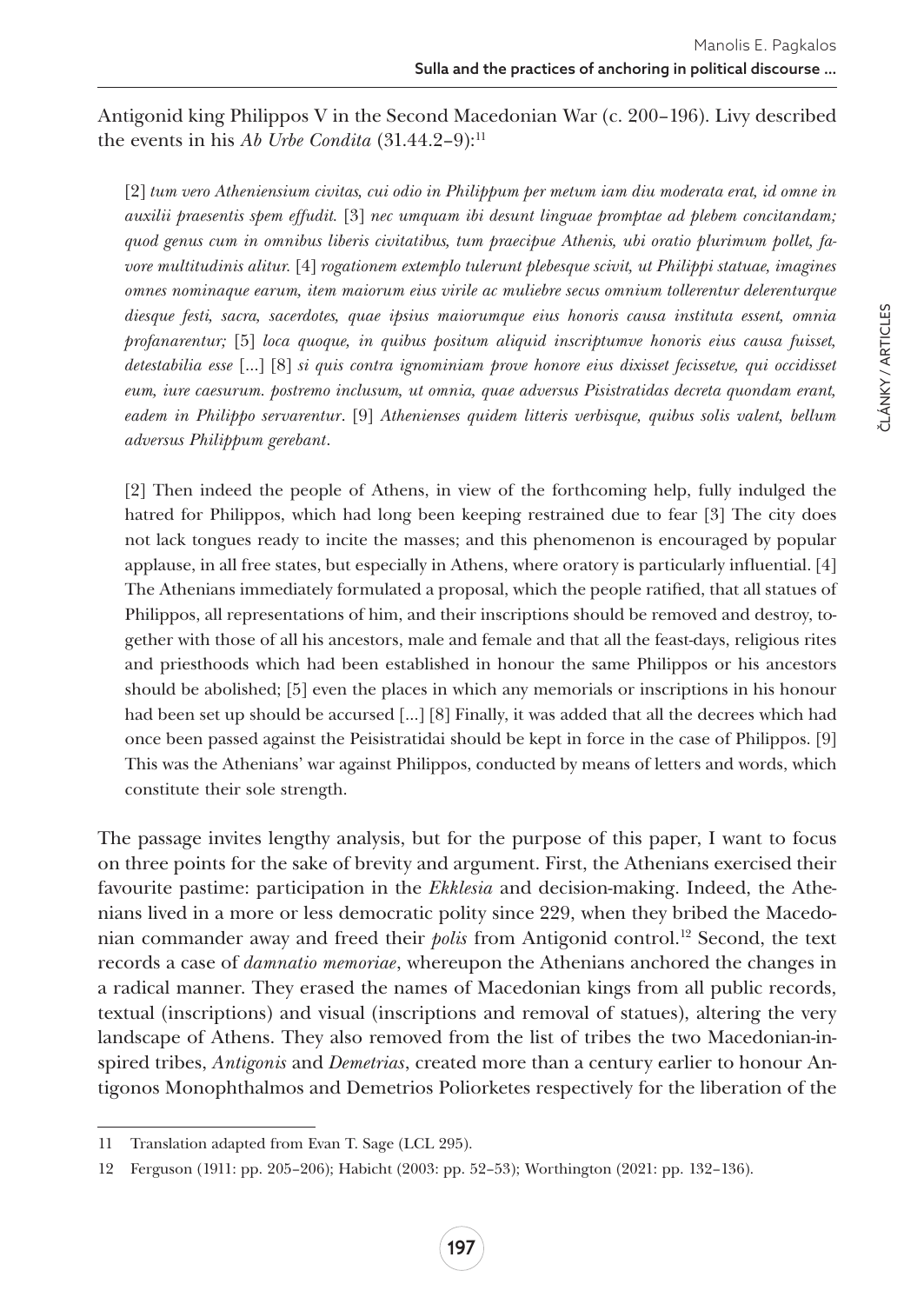*polis* from Kassandros  $(307/6)$ .<sup>13</sup> Finally, we observe the association of the enemy – that is Philippos V, the penultimate ruler of the Macedonian kingdom and the major force opposing the Romans in the First and Second Macedonian Wars – to the Peisistratids. The tyrants of Athens were prominent *Others* in the constitutional prehistory of the *polis* and of democracy, the symbol of all things terrible.14

The passage highlights the Athenian response in terms of political language and diplomatic skill. Earlier in the same book, Livy (31.15.6–7) lists the honours that the Athenians conferred upon king Attalos I and the Rhodians. In response to the benefactions of Attalos, the Athenians created a new tribe, *Attalis*. 15 Thus, at around the same time, the Athenians removed the Macedonian tribes from the top of their tribal list but opted for a new tribe to acknowledge the benefactions of the Pergamene king. In 224/3, the Athenians resorted to the same process for another king, Ptolemaios III Euergetes of Egypt, and created the tribe *Ptolemais* in his honour.16 Thus, in all cases, the Athenians took firm political action – inscribing their benefactors to every aspect of public life, from the political to the religious level. Successive reshuffling of tribe names and political re-organisation constitute the epitome of anchoring practices.17 Much more than a reaction based on munificence, framed by the rules of reciprocity, this recurring practice reveals the central issue at stake: the struggle for autonomy and freedom of the Athenians against opposing forces.

### **Looking at Coins: Sulla, the** *Stephanephoroi***, and Symbolisms**

In the aftermath of Sulla's siege and the partial destruction of the *polis*, autonomy and freedom were again under threat, and possibly the Athenians had felt this was the case even before the coming of Sulla. There is undoubtedly something substantial behind their choice of siding with Mithridates against the Romans, despite the benefits of their close relationship with the Romans till then.18 Apparently, the Athenians believed that the Roman hegemony was collapsing due to the rise of Mithridates and attempted to do away with the Romans' soft control over their *polis* affairs and regain full autonomy, supported by the king of Pontos.<sup>19</sup> Aristion, the Athenian magistrate (c. 88), openly

<sup>13</sup> Habicht (1997: pp. 196–197); Mikalson (1998: pp. 186–188).

<sup>14</sup> Taylor (1991); Azoulay (2017: p. 3 and throughout).

<sup>15</sup> Cf. *Syll*. 3 589; Polyb. 16.25–26. Habicht (1990); Worthington (2021: pp. 149–150).

<sup>16</sup> Habicht (1992: pp. 74–75); Mikalson (1998: pp. 178–179); Worthington (2021: pp. 139–140).

<sup>17</sup> Pagkalos (2018: pp. 92–94).

<sup>18</sup> The Athenians were by all probability a *civitas foederata et libera* (allied and free city) from around the Aitolian War (c. 191–188); see Habicht (1997: pp. 212–213); Worthington (2021: pp. 163–180).

<sup>19</sup> Athen. 5.212a: ταῦτα οἱ Ἀθηναῖοι διεκόμπουν τὴν Ῥωμαίων ἡγεμονίαν καταλελύσθαι πεπιστευκότες; cf. Poseid. *FGrHist* 87 F 36. Habicht (1997: pp. 298–300); Kuin (2018: pp. 618–619); Henderson (2020: pp. 278–280); Worthington (2021: pp. 203–205).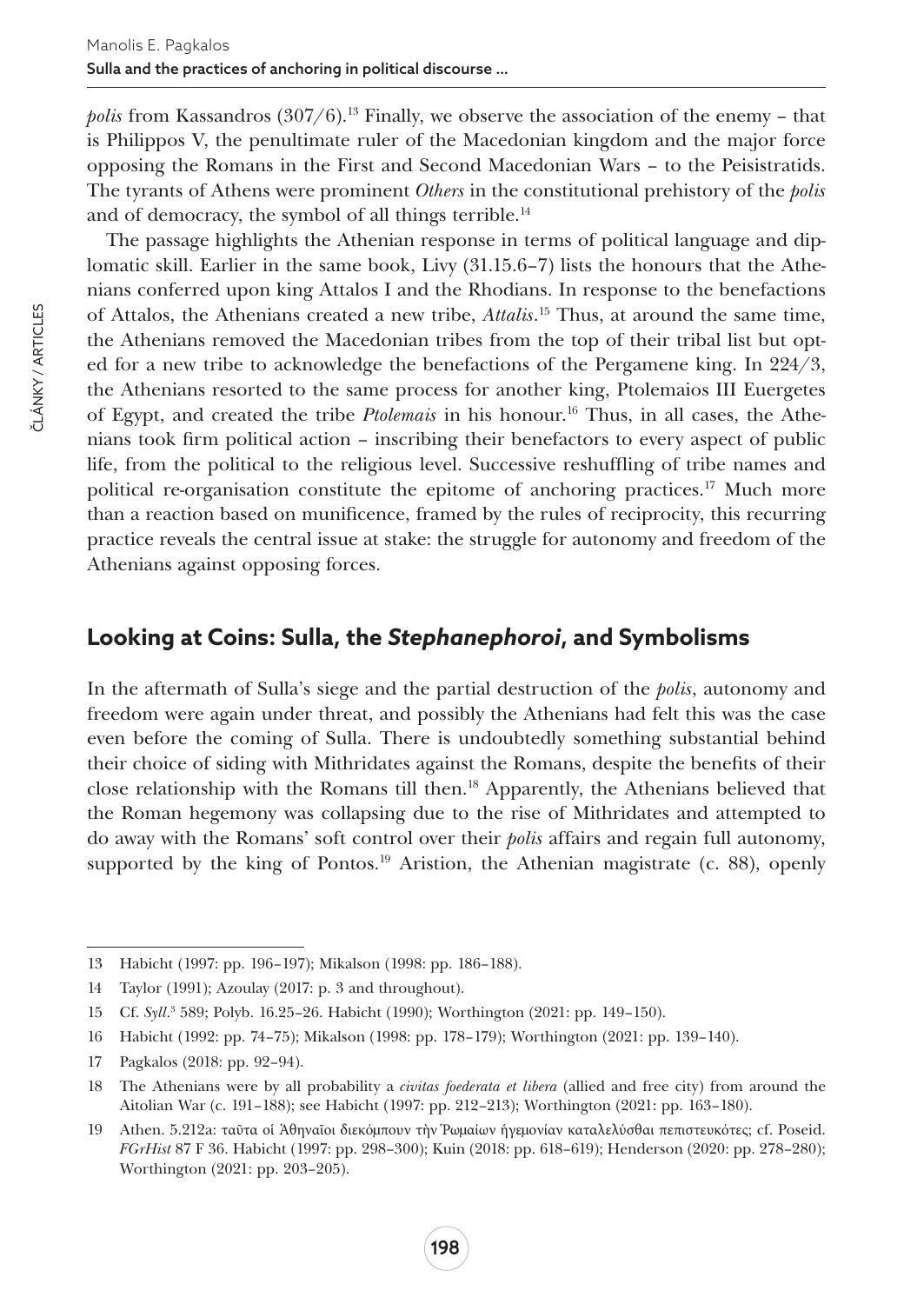supported Mithridates' plans. Sulla, who was dispatched to deal with Mithridates, soon focused his attempts on Athens to calm the revolutionary ideas of the Greeks.20

After the fall of Athens, possibly in 84/3, the Athenians minted a limited series of coins following the *New Style* (or stephanephoric) civic coinage but with an intriguing addition on the reverse (Figure 1).<sup>21</sup> There we find the owl standing on an amphora and, on its right, two figures standing next to each other in a fighting stance. The right figure is presented holding a sword on its right hand, moving forward on a thrusting move; the left figure holds a sword on its left hand, while a *chlamys* is wrapped around its arm. It is hard to miss the figures' identity; these are, of course, the tyrannicides, Harmodios and Aristogeiton – the celebrated symbols of democracy. The figures copy the sculptural pairing of the tyrannicides directly from the statue of Kritios and Nesiotes.<sup>22</sup> The reverse also bears the inscriptions: ΑΘΕ[ΝΑΙΟΝ] on top and the names of two magistrates, MENTΩΡ and MOΣΧΙΩΝ, below, all within wreath. Finally, in the obverse of the coin, we find the typical iconography of New-Style Athenian coins, the helmeted head of Athena looking to the right (Figure 1).



**Figure 1:** AR Athenian New-Style tetradrachm (17,42g; c. 84/3 BC?). Obv. Helmeted head of Athena to right. Rev. Owl standing on amphora, with Harmodios and Aristogeiton on the right. ΑΘΕ[ΝΑΙΟΝ] on top and the names of two magistrates MENTΩΡ and MOΣΧΙΩΝ below, all within wreath. **Source**: ANS 1944.100.24898 (Newell).

<sup>20</sup> Santangelo (2007: pp. 35–36).

<sup>21</sup> Cf. Thompson (1961: pp. 371–372, Nos 1165–11772; Pl. 130); Habicht (1976: pp. 135–142); Flament (2007: pp. 147–150). Kroll (1993: pp. 81–82) argues for a suspension of Athenian mints for five years and dates this issue at c. 79. However, even with this chronology, the ideological overtones of the iconography, as discussed below, remain the same (if not even more pronounced). The new civic coinage co-existed with Roman coins that entered circulation after the sack of the *polis* in 86, Papageorgiadou & Kosmidou (2020: pp. 145–146).

<sup>22</sup> Habicht (1976: pp. 135–142); Azoulay (2017: pp. 146–148).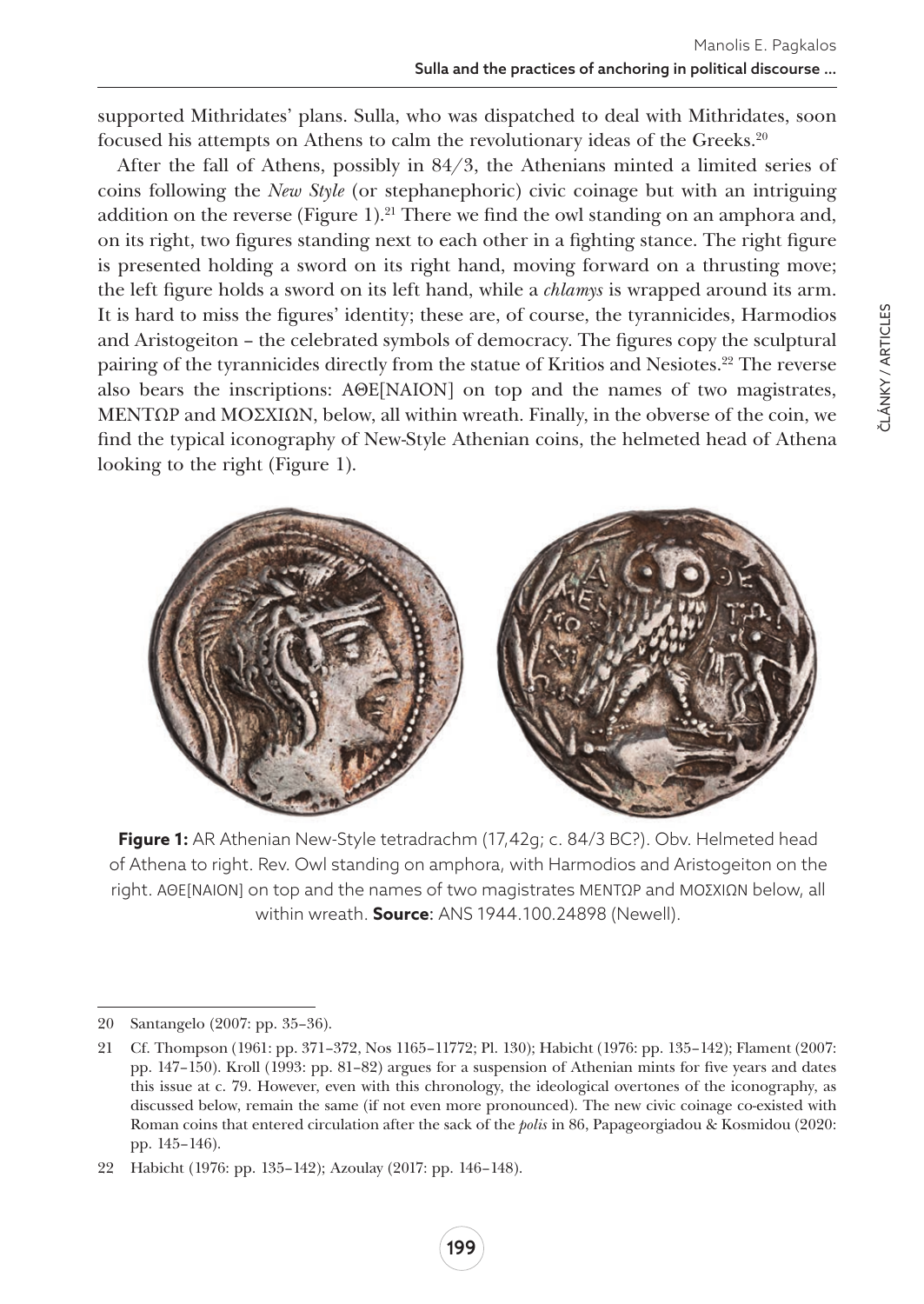Scholars have long attempted to explain the iconographical choices on the coins in an attempt to date them. For example, in her seminal, yet now significantly revised, study of the *New Style* coinage of Athens, Margaret Thompson (1961: pp. 371–372) dated the coins to 118/7, explaining that possibly the iconographic choice relied on a bond between the two mint magistrates, Mentor and Moschion or their 'mutual devotion to the cause of freedom'.23 More recently, Vincent Azoulay (2017: pp. 140, 146–148) has interpreted this choice as an instrument of repairing the 'severely strained diplomacy' seeking to create or reaffirm links with the Roman leaders of the time. He further saw the iconographic choice as indicative of the Athenian political culture. He supported the idea of an Athenian agency for the coin's iconography aimed towards internal (Athenian) and external audiences (a gesture to Sulla).<sup>24</sup> I propose we view it as a case of anchoring changes in a typically Athenian narrative. Indeed, I believe that we can look further for Athenian agency.

The timing of such iconographical choices is telling, and together with the revised dating, they make the choice even more critical of civic ideology. The Athenians had a long tradition of appropriating political (and historical) developments and could not have missed the opportunity to resort to such practices.<sup>25</sup> At first glance, the iconography may allude to the end of the 'tyrannical' rule of Aristion, as painted by ancient sources, or even of that of Mithridates.<sup>26</sup> In both cases, it portrays clear links to the Athenian past and imaginary as part of an orchestrated civic response to Sulla, combined with the institution of the *Sylleia* (*IG* II<sup>2</sup> 1039), celebrated only once;<sup>27</sup> the dedication of statues to the Roman general  $(IG \Pi^2 4103)$ ;<sup>28</sup> and his initiation to the Eleusinian Mysteries (Plut. *Sull.* 26.1).<sup>29</sup> Notably, this was not the first time the Athenians used their *New Style* iconography to associate the *polis* to Roman achievements. For example, in the long continuous series of the *stephanephoroi* some types carry Apollo Delios (as Delos was a gift of the Romans to Athens), Roma or Roma and Nike establishing a tradition and acting as precursors to the iconography of the coin of Mentor and Moschion. <sup>30</sup>

27 According to Raubitschek (1951), the games in honour of Sulla were a renaming of the ancient *Theseia*. Hoff (1997: p. 43); Kleinschmidt (2011); Parigi (2013: p. 448).

28 For a second example, see Geagan (2011: p. 223).

<sup>23</sup> On the debates and dating of the *New Style* coinage of Athens see Lewis (1962); Mørkholm (1984); Mattingly (1990); Kroll (1993; 1997); Oliver (2001); Apostolou (2010); de Callataÿ (2011).

<sup>24</sup> Price (1987: p. 95). Contra de Callataÿ (2011: pp. 77–78) who sees Roman presence in the mint. However, de Callataÿ also argues for economic reasons ('pragmatic monetary affairs') that led the Athenians and the Romans in using the *stephanephoroi*. However, in his approach, he removes most of the agency from the Athenians and offers it mostly to their rulers (the Romans), a case that may contradict the importance of coinage for civic identity as a manifestation of autonomy and ideology.

<sup>25</sup> Kuin (2016: p. 165); Azoulay (2017: p. 148).

<sup>26</sup> Cf. Plut. Mor. 809E, where Aristion is described along with Nabis and Catiline as enemies of the state and of any citizen: δεῖ γὰρ ἐχθρὸν μηδένα πολίτην νομίζειν, ἂν μή τις, οἷος Ἀριστίων ἢ Νάβις ἢ Κατιλίνας νόσημα καὶ ἀπόστημα πόλεως ἐγγένηται τοὺς δ᾽ ἄλλως ἀπᾴδοντας. Similarly, Strabo (9.1.20) speaks of tyrants (note the plural) that Mithridates VI put in charge of Athens.

<sup>29</sup> Kuin (2017: p. 165); Worthington (2021: p. 213). For the connection between these elements see also Kleinschmidt (2011).

<sup>30</sup> Thompson (1961: pp. 226, 359, and 362 respectively).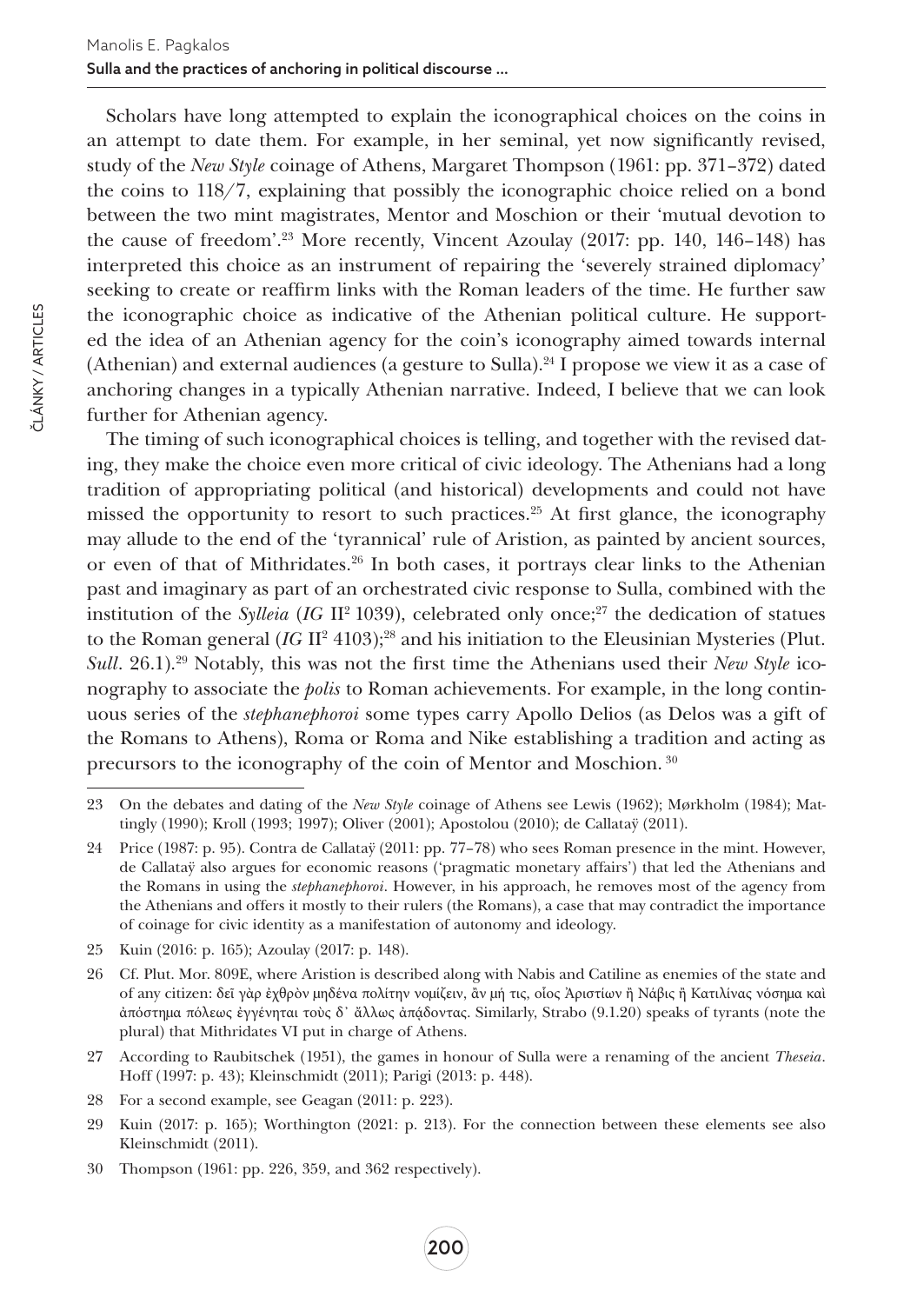Arguably, Sulla himself was aware of the potential and possibilities that such images could create to establish a particular political narrative and disseminate it to the public (Athenian, Roman, or other). According to Appian (*B Civ*. 1.7.57), as Sulla was marching his legions against the city of Rome, he made direct references to Marius and Sulpicius as 'tyrants'. At the same time, he was promoting himself as the 'liberator' of Rome.<sup>31</sup> It might be that Sulla placed copies of the statues of the Athenian tyrannicides in the Capitol for the same reasons of promoting the narrative of the 'liberator'.32 The fire that partly destroyed the Capitol in 83 provided an excellent opportunity for self-promotion, and it seems highly plausible that the preceding rhetoric of the 'liberator' and 'tyrannicide' linked with Sulla in Athens inspired Sulla to appropriate and use them in Rome.<sup>33</sup>

Other evidence suggest a collective, civic Athenian agency rather than an initiative by the two magistrates or, even, Sulla. In his campaign against Mithridates, Sulla had a mobile mint in operation to cover war expenses. Several Roman issues were minted during the campaign with a Roman-centric iconography that is closely connected to Sulla.<sup>34</sup> In the same period, the years 84/3, the Sullan mint produced a series of *aurei* and *denarii* with the head of Venus wearing a diadem. A standing Cupid holding a palm branch facing Venus is on its right, and the inscription L(UCIUS) SULLA complete the obverse. On the reverse, the iconography includes two trophies with a jug and a *lituus* between them, with the inscription IMPER(ATOR) above and ITERU(M) below (Figure 2).<sup>35</sup>

Sulla cultivated specific links to Aphrodite, similar to those that Pompey would promote some years later. According to Appian (*B Civ*. 1.97), the Senate addressed Sulla as Epaphroditus, he received an oracle that connected him to the goddess, and then dedicated a golden crown and an inscribed double-axe to the Temple of Aphrodite at Aphrodisias.36 Moreover, after his victory at Chaironeia and Orchomenos in Boiotia, Sulla raised two trophies dedicated to 'Mars, Victory, and Venus' (Plut. *Sull*. 19.5). The iconographical choice for the reverse of these coins is telling; Sulla disseminated the message of the success of the Roman arms against the aggressors.

However, the case is that coins of a similar iconography to the *stephanophoric* coinage of Mentor and Moschion appears in the so-called Pseudo-Athenian coins, which emulate the Athenian *stephanephoroi* (Figure 3). The obverse follows exactly the Athenian *stephanephoroi* iconography. Yet, the reverse depicts an owl standing on amphora with A on it, with ΜΑΡΚΟΥ monogram to the left and TAMIOY to the right, all within wreath. The monograms designate the man responsible for the expenses of the Roman campaign, Marcus [Terentius Varro] Lucullus, brother of Lucius Licinius Lucullus,

<sup>31</sup> App. *B Civ*. 1.7.57: ὁ δ' εἰπε: ἐλευθερώσων αὐτὴν ἀπὸ τῶν τυραννούντων" [trans. (Sulla) said: I will liberate her (Rome) from its tyrants]. On the rhetoric of *libertas* see Tatum (2020).

<sup>32</sup> On the eastern slope of the hill, Sulla had set up a statuary group as part of his triumphs in the East, one that could accommodate an image of the tyrannicides. Only the statue of Aristogeiton has survived and was unearthed in excavations of 1937; Azoulay (2017: pp. 141–146).

<sup>33</sup> For full discussion, Azoulay (2017: pp. 139–161).

<sup>34</sup> Cf. *RRC* 359, 366–368, 375.

<sup>35</sup> *RRC* 359/1 and 359/2; Sear 276.

<sup>36</sup> For the cult of Aphrodite at Aphrodisias see Brody (2001).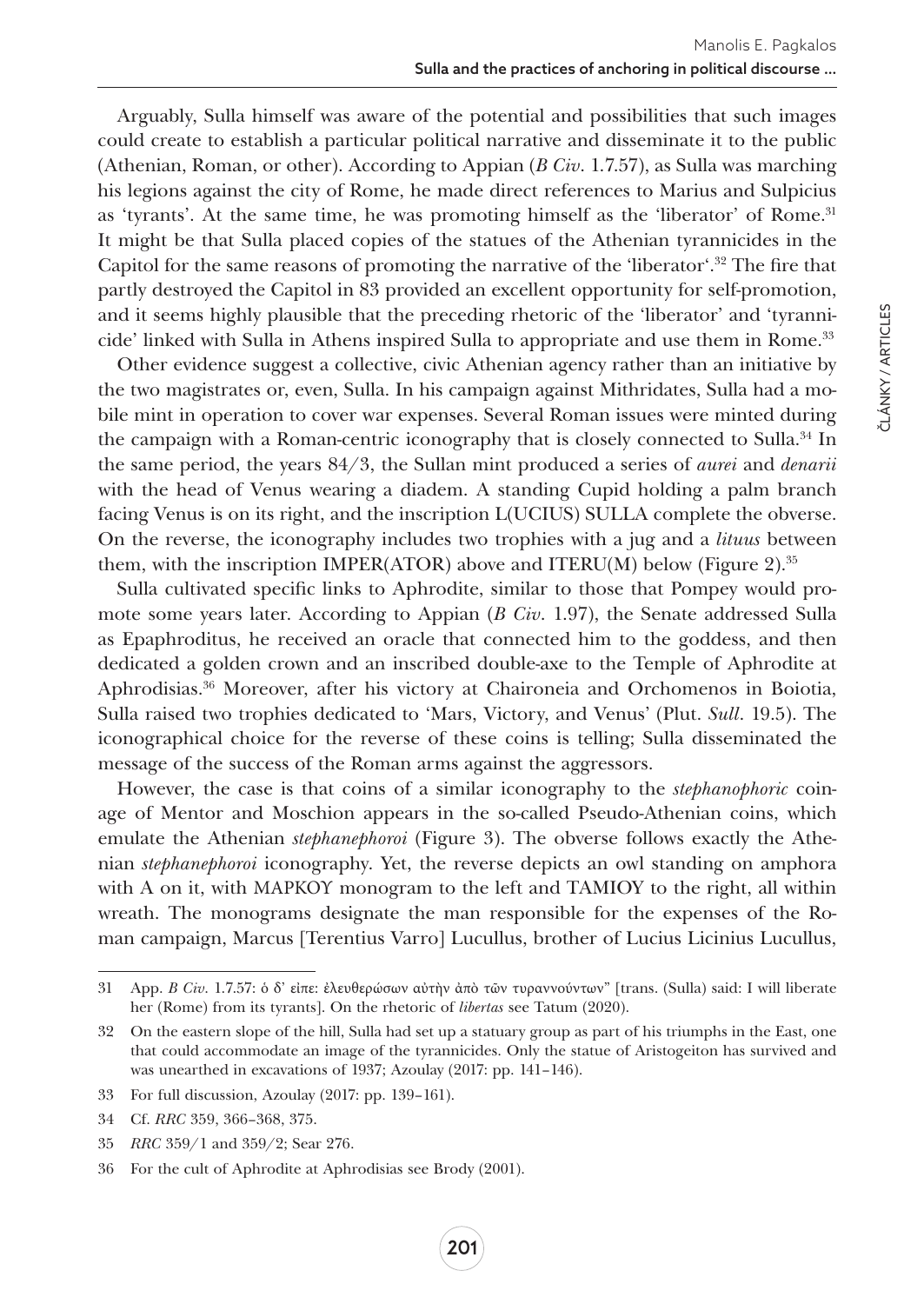

**Figure 2:** Aureus (10.81g; above) and AR denarius (below) of L. Cornelius Sulla (moving mint; 84/3). Obv. Head of Venus looking right, with eros standing in front of it looking left with palm-tree branch. Inscription L(UCIUS) SULLA below, all within a border of dots. Rev. Two trophies left and right, with lituus and jug between them. Inscription IMPER(ATOR) above and ITERU(M) below, all within a border of dots. **Sources:** Bibliothèque nationale de France, département Monnaies, médailles et antiques, REP-21375; CNG.

Roman Senator and close companion of Sulla.37 Another pseudo-Athenian *stephanephoros* coin bears an owl standing on an amphora, framed by two trophies left and right – the trophies of Sulla's victories at Chaironeia and Orchomenos – all within wreath.38 One must note, in this case, the absence of the ethnic of the issuing authority.

The absence of genitive plural of the collective Athenian issuing authority that could confirm an Athenian agency for these coins is telling, in contrast to the *stephanophoric* issue of Mentor and Moschion. These are the coins that Sulla minted to fund his campaign using the sacred treasures of Epidauros, Olympia, and Delphoi.39 Naturally, the well-established style and status of the Athenian tetradrachms are the reasons behind these issues, but clearly, this is a case of a different agency with the Roman magistrate replacing the Athenians.

<sup>37</sup> Cf. the dedications by the Athenian people and the Areopagos *IG* II2 4104, 4105.

<sup>38</sup> Camp *et al.* (1992).

<sup>39</sup> Plut. *Sull*. 3–4; Diod. 38–39.5; Paus. 9.7.5–6. Ruggeri (2006).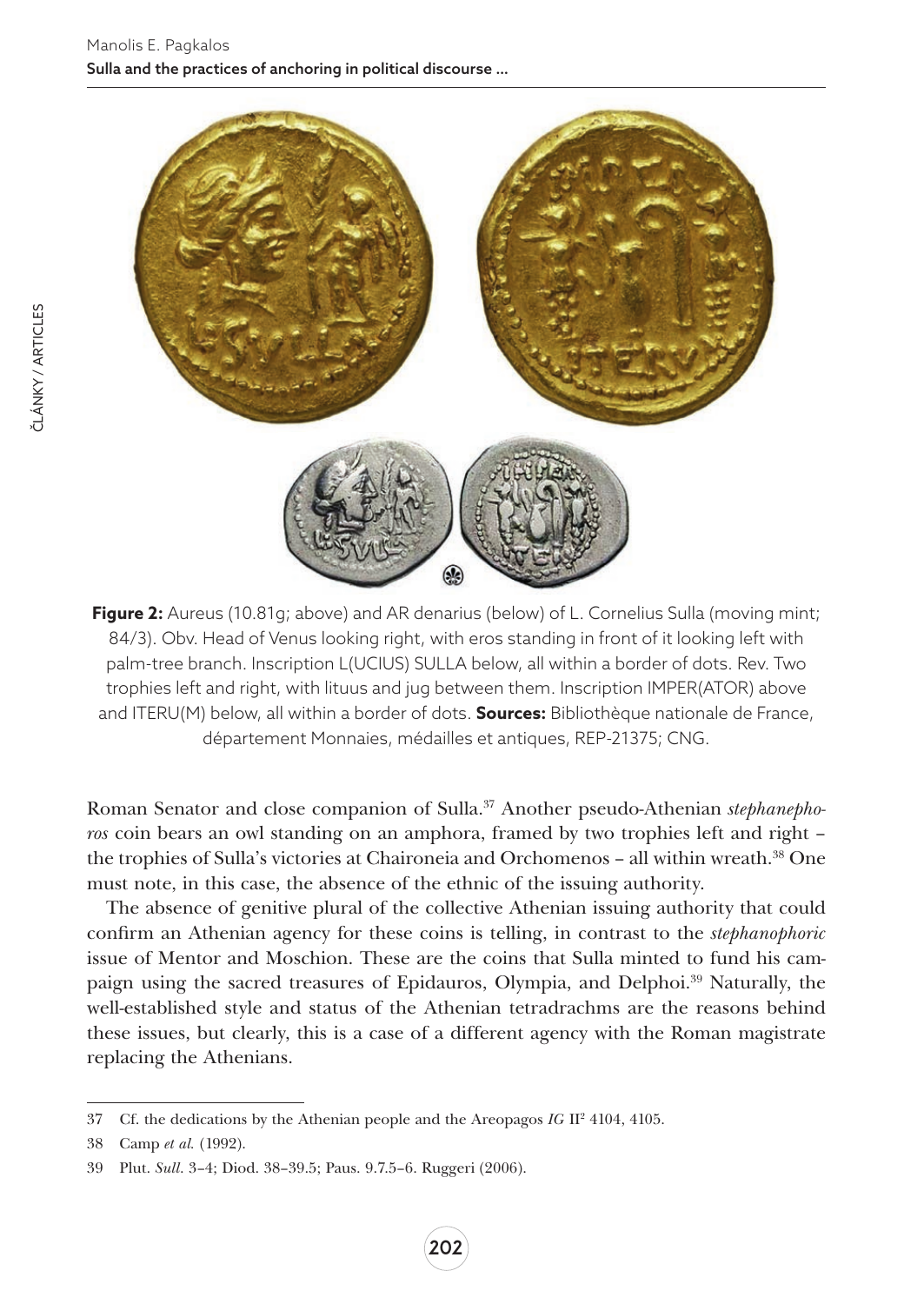

**Figure 3:** AR Pseudo-Athenian tetradrachm minted under L. Cornelius Sulla (moving mint; 84/3). Obv. Helmeted head of Athena to the right within border of dots. Rev. Owl standing on amphora with an inscribed A on it, with MAPKOY monogram to the left and TAMIOY to the right, all within wreath. **Source:** Thompson 1293 & 1313.

Given the different uses, timeframe, and audiences, I think it is more plausible to assume that the agency behind the iconographical choice for the *stephanophoric* issue with the Harmodios and Aristogeiton rests on Athenian agents. The Athenians were capable of following an exceedingly long tradition of political appropriation of historical events, another profound instance of anchoring if I may: they associated the sack of Athens with the expulsion of the tyrant(s) Aristion and/or Mithridates. However, in contrast to previous uses of the tyrannicides back in 307 (Diod. 20.46.2)<sup>40</sup> there is no explicit return to democracy. Thus, one ought to enquire further on the reasons.

The events of 307/6, the liberation of Athens by the Antigonids, is, I believe, the closest comparable example to the sack of Athens by Sulla. For it was too a period of political instability, when the Athenians were under the control of the forces of Kassandros and his *epimeletes*, with their autonomy and freedom under question. In Diodoros' account (20.46), the Antigonid Saviours were integrated into the political and religious practices and calendar of the Athenians with the erection of the altar to the *Soteres* (Saviours) and annual games and sacrifices in their name.<sup>41</sup> Similarly, Demetrios was offered the Parthenon as a residence and, after an extraordinary re-arrangement of the religious calendar, was initiated to the Eleusinian Mysteries. Politics and religion seem to be tightly knit together when the latter can serve civic objectives. Therefore, we should approach the divine honours bestowed upon Antigonos and Demetrios as intending to serve the public good. Indeed, the level of integration of the Saviours into Athenian traditions was

<sup>40</sup> Mikalson (1998: p. 79).

<sup>41</sup> Cf. Plut. *Demetr*. 10.2.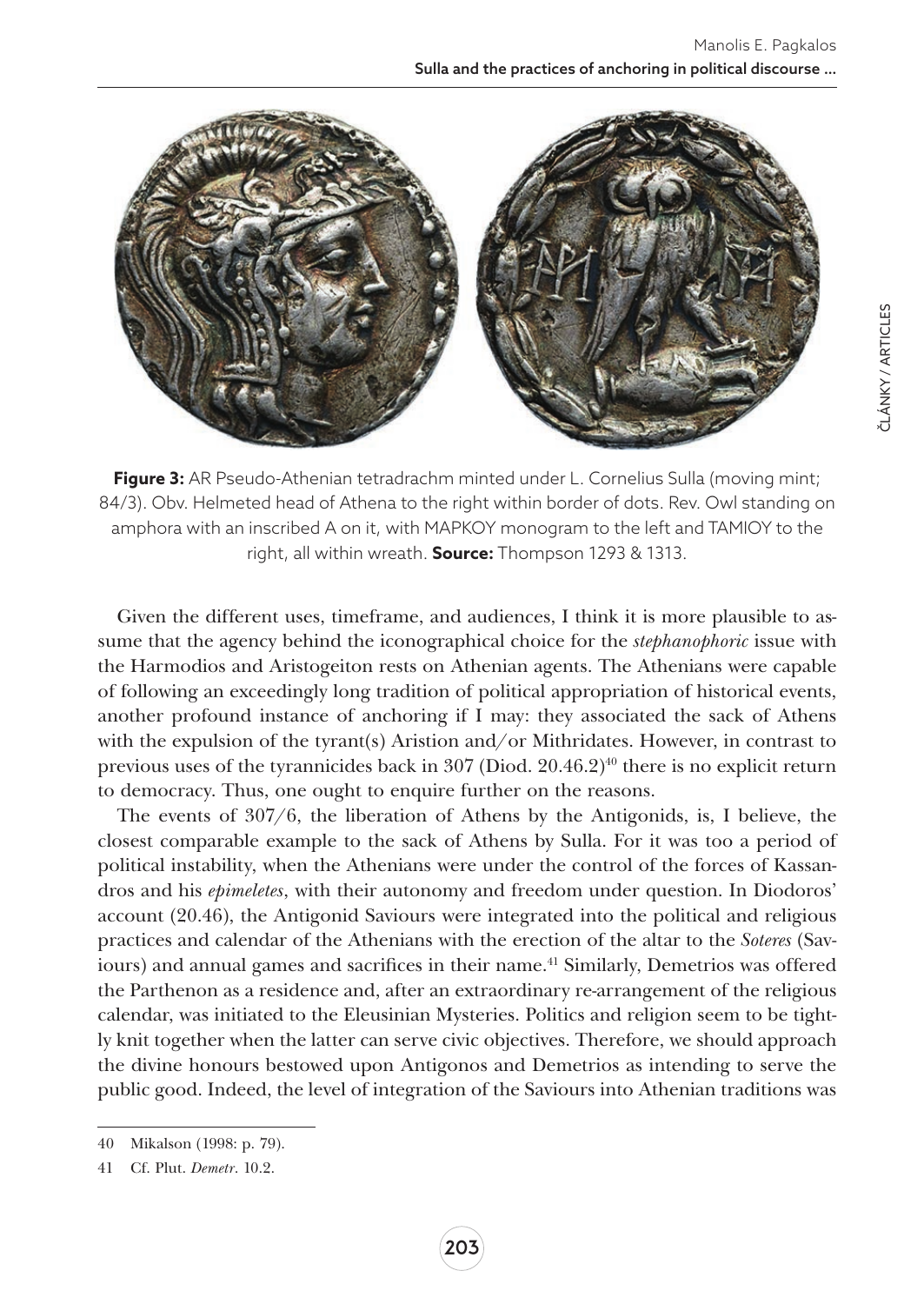multi-level and thus unusual. This may be another indication that the Athenians –the elite– understood the need to navigate through precarious times with as much conformity as possible (Pagkalos 2018: pp. 89–90). To return to the first century, it seems that at the time of Sulla, Athenian political and religious affairs were no less intertwined than in earlier periods, and offered, once again, the opportunity to cater for the needs of the *polis*' survival.

# **Turning to the Stone: Some Epigraphic Evidence on Political Anchoring**

As we have seen earlier, something similar was attempted for Sulla, although not at all so majestic. First, references preserved in the epigraphic record attest to the *Sylleia*, games held in honour of Sulla, in all probability inaugurated during the second visit of the consul at Athens in 84/3. An inscribed base that bears a cutting in the top for a torch belongs to an ephebic dedication to Hermes for a victory at the *lampas* (torch) race (*IG*   $\rm{H}^{3}$  4, 375): $^{42}$ 

| 1  | [Ζη]νίων Ζηνίωνος [Μαραθώνιος]                                   |
|----|------------------------------------------------------------------|
|    | [Σ]υλλεῖα λαμπάδ[α νικήσας]                                      |
|    | [Ε]ρμῆι, νας. παιδοτρ[ιβοῦντος]                                  |
|    | [Φ]ιλοκλέους Κολ[ωνῆθεν]                                         |
| .5 | [ύπ] οπαιδοτριβοῦ[ντος --]                                       |
|    | [.] ους Άλεξανδρέ [ως].                                          |
| 1  | [Ze]nion, the son of Zenion [of Marathon]                        |
|    | [having been victorious] in the torch race at the [S]ylleia      |
|    | (dedicated this) to Hermes when <i>paidotribes</i> (trainer) was |
|    | [F]ilokles [from] Kolonai                                        |
| .5 | and when [hyp]opaidotribes (deputy trainer) was                  |
|    | of Alexandria.                                                   |

However, the games were short-lived and, in all probability, did not outlive Sulla. According to Antony Raubitschek (1951: pp. 49–57), the games were not a new addition but a refashioning of the *Theseia*, a festival established in the fifth century.43 During the same visit, Sulla was initiated in the Eleusinian Mysteries (Plut. *Sull.* 26)<sup>44</sup> and honoured with

<sup>42</sup> Geagan (2011: pp. 74–75). Cf. A decree honouring the *ephebes* (79/8; *IG* II2 1039, l. 58): ἔθυσαν δὲ καὶ τὰ Συλλεῖ[α].

<sup>43</sup> Cf. Kleinschmidt (2011); Henderson (2020: pp. 287–288).

<sup>44</sup> Kuin (2017: p. 159). The initiation to the mysteries seems to belong to the range of honours the Athenians offer to their 'benefactors', where clearly this is a political tool that elevated the foreigner and made Athenian narratives prevalent through the framing of any external candidate to a very Athenian ritual. Later, Pompey was initiated (62 BCE) cf. Kroll (1993: pp. 99–100); Hoff (2005: p. 332) and possibly Marcus Antonius (Plut. *Ant*. 23.2).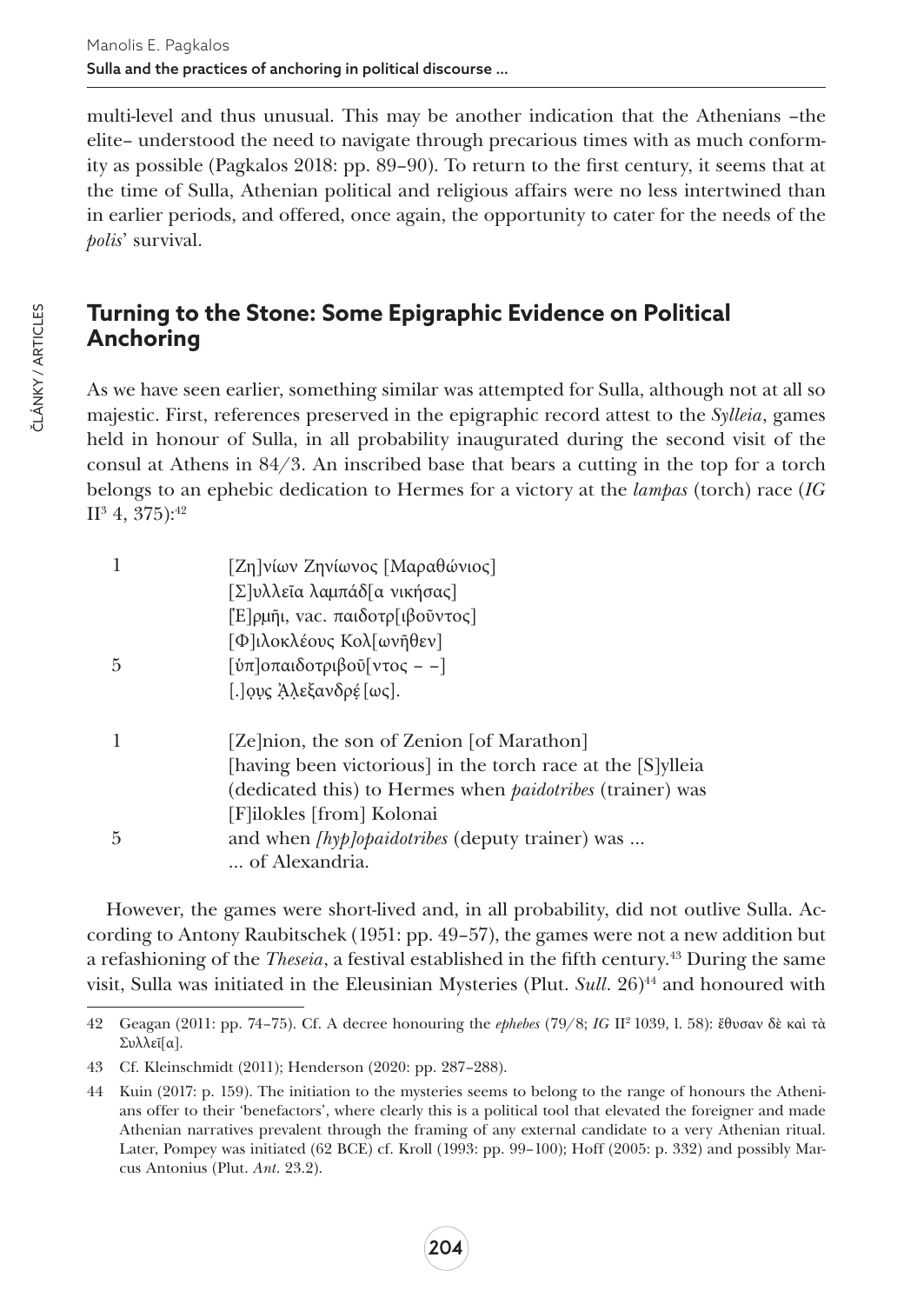a statue on account of his virtue (ἀρετῆς) and his goodwill (εὐνοίας).45 The formula, however, is typical in dedications. Between the honorific statue and the short-lived festival, it seems that the Athenians were reluctant to bestow extraordinary honours upon someone who nearly destroyed their *polis*. 46 Interestingly, around the same time, a Hellenistic statue at the Amphiareion of Oropos was rededicated to Sulla, part of a trend of similar acts for other Roman officials.47 It may be that these honours were conferred upon Sulla due to the restoration of Athenian control over the islands of Imbros, Lemnos, Skyros, and Delos.48 However, compared to the statues and honours for the Antigonids back at the end of the fourth century, we see evident discrepancies in the Athenians' response.

The reason should be sought to the actual predicament of the Athenians – the *polis* laid in ruins, many of its buildings destroyed, and many of its citizens slaughtered by the Roman legions.49 Furthermore, if indeed the rule of Aristion was the rule of a tyrant, thus raising questions about democracy and the role of Mithridates, then with Sulla, we do not see any political change for the better. Even though scholars agree that Sulla did not impose a 'new' constitution, certain restrictions are visible. For example, the absence of the traditional formula 'the Council and the People decreed' (ἔδοξεν τῆι βουλῆι καὶ τῶι δήμωι) from Athenian decrees for more than thirty years demonstrates a firm turn towards a more restrictive, less democratic regime.<sup>50</sup>

As the epigraphic evidence attests, it was probably in 49/8, after Caesar's victory over Pompey, that the Athenians shed some of the restrictions. Caesar demonstrated leniency towards the Athenians, although they had sided with Pompey. Caesar's famous retort: 'how often […] the glory of the Athenian ancestors will save Athens' (Appian, *B Civ* 2.88) echoes a similar discussion between the Athenian ambassadors and the Romans that took place before the destruction of the *polis* by Sulla.51 For his stance and earlier benefactions towards the city, Caesar was honoured as *Soter* and *Euergetes* with two statues in the Athenian Agora.<sup>52</sup>

205

<sup>45</sup> *IG* II2 4103; *SEG* 24:214 (c. 83): [ὁ δῆμος] | [Λεύκιον Κορν]ήλιον | [Λευκίου υἱὸν] Σύλλαν | ἀρε[τῆς ἕνεκα κ] αὶ εὐνοίας | τῆς ε[ἰς ἑαυτὸν ἀ]νέθηκεν. At least one more statue was dedicated to the Roman general, as another inscribed statue base from the Athenian *Agora* demonstrates, see Geagan (2011: p. 223).

<sup>46</sup> Also, Hoff (1997: p. 43). See also Eckert (2016: pp. 94–95), who discusses the Athenian response in connection to the Pythian oracle they received (Paus. 1.20.7) that would have brought forth the memory of the oracle Theseus received about the *polis* (Plut. *Thes*. 24.5).

<sup>47</sup> Petrakos (1968: pp. 154–170); Palagia (1997: p. 82). Cf. *I.Oropos* 308 (= *IG* VII 413; *Syll*. 3 747).

<sup>48</sup> Hoff (1997: p. 43); Worthington (2021: pp. 212–213).

<sup>49</sup> Hoff (1997: pp. 40–41); Ruggeri (2006); Mango (2010: pp. 117–125); Kuin (2018); Parigi (2019); Worthington (2021: 210–213).

<sup>50</sup> App. *Mithr.* 6.38–39) reports that Sulla forgave (the Athenians) and imposed laws that were very close to those that have been previously determined for them by the Romans. See Geagan (1964); Kuin (2017); Antela-Bernárdez (2019); Worthington (2021: pp. 213–215). The first surviving decree with the formula is dated in 49/8 (*IG* II2 1047; cf. *IG* II2 1046).

<sup>51</sup> App. *B Civ*. 2.88: καὶ Ἀθηναίοις αἰτήσασι συγγνώμην ἐπεδίδου καὶ ἐπεῖπε: 'ποσάκις ὑμᾶς ὑπὸ σφῶν αὐτῶν ἀπολλυμένους ἡ δόξα τῶν προγόνων περισώσει. Cf. note 7, above.

<sup>52</sup> *SEG* 14:121; Geagan (2011, H249–251); Heijnen (2018: p. 86); Worthington (2021: pp. 228–229).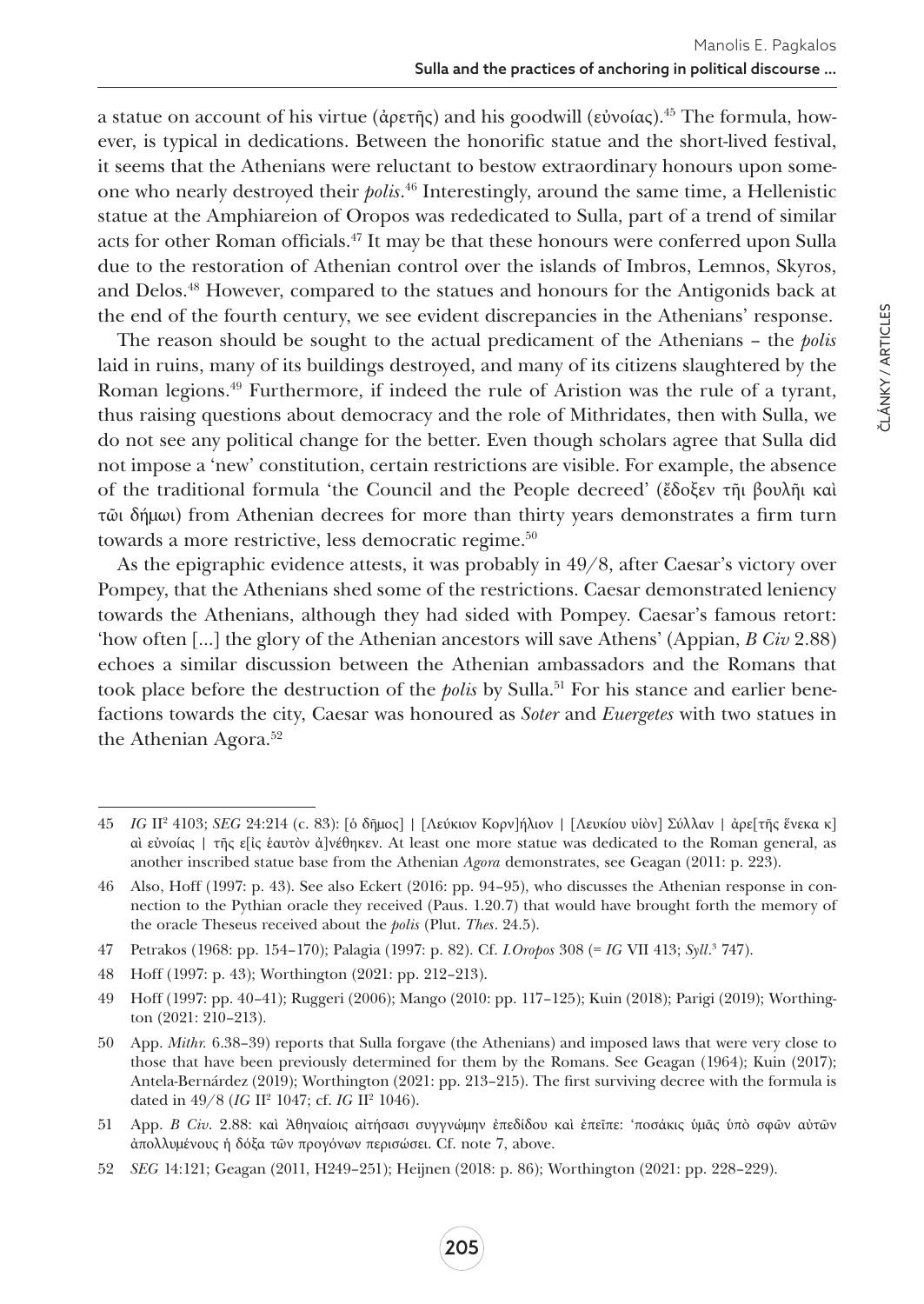To return to the iconography of Mentor and Moschion's issue, Sulla and his actions against the *polis* (from actual or looming destruction to changes in the polity) make the appearance of the tyrannicides discussed previously even more intriguing. The Athenians may have chosen this iconographical theme despite, or better, due to all their hardships. Throughout the Hellenistic period, the Athenians had experienced similar changes of fate, although they may never have come so close to actual destruction. However, they would always return to a 'democracy', thus anchoring all changes in a very central, Athenian narrative. It may be that a pro-Roman party could have promoted Sulla as a tyrant-slayer, embedding the events around the siege of the *polis* in the narrative of liberation.53 Nevertheless, it may also be that this anchoring was a subtle, yet clear to the internal audience, comment against Sulla and the Romans. Of course, Sulla was not a boor. He could have understood the comment against the conquering Roman forces and himself. However, as seen in the evidence of his campaign in Southern Greece, he was certainly aware of the financial and political capital of coinage, as he operated a moving mint and circulated *denarii* and copies of local coinage (as in the case of the *pseudo-*Athenian *stephanephoroi*).54 Then, it may be that he allowed the coins to circulate despite their ambiguous message. At the very least, he used the message for his own agenda back in Rome, while the Athenians could once again wage war in *litteris verbisque*, echoing Livy's perspective.

#### **Conclusion**

In this article, I discussed some mechanisms of anchoring innovations, that is the process of reformulating developments and situating them within a familiar language. What I hope is apparent here is that the Athenians possessed an established tradition they could use depending on circumstances. From the tradition and their status as a centre of culture, the Athenians would not resort to extravagant honours since the ambient situation could not change, and their (relative) autonomy or freedom was not actively at stake. This negotiation mode of power and internal control of the narrative may not have always been clear to the outsiders. However, the Athenians reimplemented many aspects every time a possibility for tangible benefits or the opportunity to become something more than a subjugated *polis* presented themselves. They repeated part of these honours and anchoring practices with all key Roman figures of the last period of the Republic: Pompey, Caesar, Brutus, Marcus Antonius, and, of course, Augustus.55 This practice allowed for the creation of a common space for negotiation, part of the Athenian response instrumentalised throughout the Hellenistic period. The recipe was remarkably successful for the *polis* even if the period of Sulla was a dark moment; after all, it was the only precarious circumstance. Typically, the Athenians survived every decision

<sup>53</sup> Kuin (2017: p. 165).

<sup>54</sup> Zoumbaki (2018: pp. 362–3367); Papageorgiadou & Kosmidou (2020: p. 160).

<sup>55</sup> Heijnen (2018).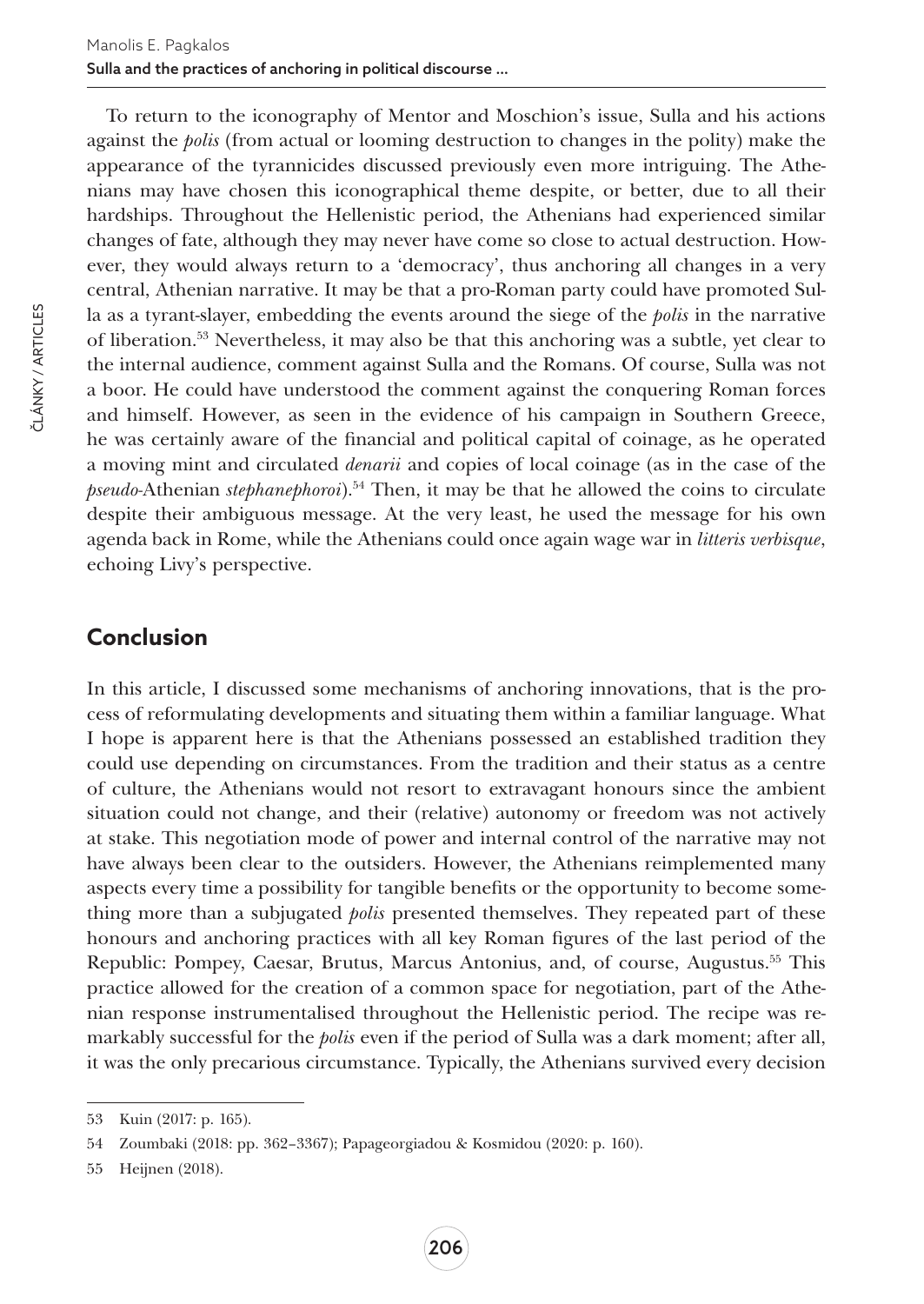to side with the wrong side unscathed, situating events into a familiar political discourse while inviting external favours or leniency.<sup>56</sup> In response, every time the Athenians were treated with respect, they would answer in kind, further appropriating changes in their political discourse while bestowing honours to foreigners and employing political symbolism.

The question that remains is if this was their only choice. The short answer is no, it was not, as the epigraphic evidence attests. There, the political language, the core element of political culture, offers a much more nuanced image, but this is a topic for another, more extended paper.

# **Bibliography**

Antela-Bernárdez, B. (2019). The Last Tyrants of Athens. *Karanos, 2*, 43–53.

- Apostolou, E. (2010). Τρεις «Θησαυροί» Αθηναϊκών νομισμάτων «νέας τεχνοτροπίας» από τη Δήλο. In P. Tselekas (Ed.), Το νόμισμα στα νησιά του Αιγαίου. Νομισματοκοπεία, κυκλοφορία, Εικονογραφία, *Ιστορία. Πρακτικά συνεδρίου της Ε΄ Επιστημονικής Συνάντησης, Μυτιλήνη, 16–19 Σεπτεμβρίου 2006. Τόμος Ι: Αρχαίοι Χρόνοι* (Ὀβολός 9; pp. 379–411). Athens: The Friends of the Numismatic Museum.
- Azoulay, V. (2017). *The Tyrant-Slayers of Ancient Athens: A Tale of Two Statues*. Oxford: Oxford University Press.
- Brody, L. R. (2001). The Cult of Aphrodite at Aphrodisia in Caria. *Kernos, 14*, 93–109.
- Camp, J. M., Ierardi, M., McInerney, J., Morgan, K. C., & Umholtz, G. (1992). A Trophy from the Battle of Chaironeia of 86 B. C. *American Journal of Archaeology, 96*(3), 443–455.
- Canevaro, M., & Gray, B. (Eds.). (2018). *The Hellenistic Reception of Classical Athenian Democracy and Political Thought*. Oxford: Oxford University Press.
- Crawford, M. H. (1974). *Roman Republican Coinage*. Cambridge: Cambridge University Press.
- de Callataÿ, F. (2011). More than It Would Seem: The Use of Coinage by the Romans in Late Hellenistic Asia Minor (133–63 BC). *American Journal of Numismatics, 23*, 55–86.
- Conwell, D. H. (2008). *Connecting a City to the Sea: The History of the Athenian Long Walls*. Leiden: Brill.
- Eckert, A. (2016). *Lucius Cornelius Sulla in der antiken Erinnerung*. *Jener Mörder, der sich Felix nannte* (Millennium-Studien, 60). Berlin: De Gruyter.
- Ferguson, W. S. (1911). *Hellenistic Athens: An Historical Essay*. London: MacMillan.
- Flament, C. (2007). *Le monnayage en argent d'Athènes: De l'époque archaïque à l'époque hellénistique (c. 550– c. 40 av. J.- C.)* (Etudes numismatiques, 1). Louvain-la-Neuve: Association de numismatique professeur Marcel Hoc.
- Geagan, D. L. (1964). *The Athenian Constitution After Sulla* (Hesperia Supplements, 12). Princeton, NJ: American School of Classical Studies at Athens.
- Geagan, D. L. (2011). *Inscriptions: The Dedicatory Monuments* (The Athenian Agora, 18). Princeton, NJ: The American School of Classical Studies at Athens.

<sup>56</sup> For a similar reading, see also Mango (2010: p. 124); Eckert (2016: p. 95).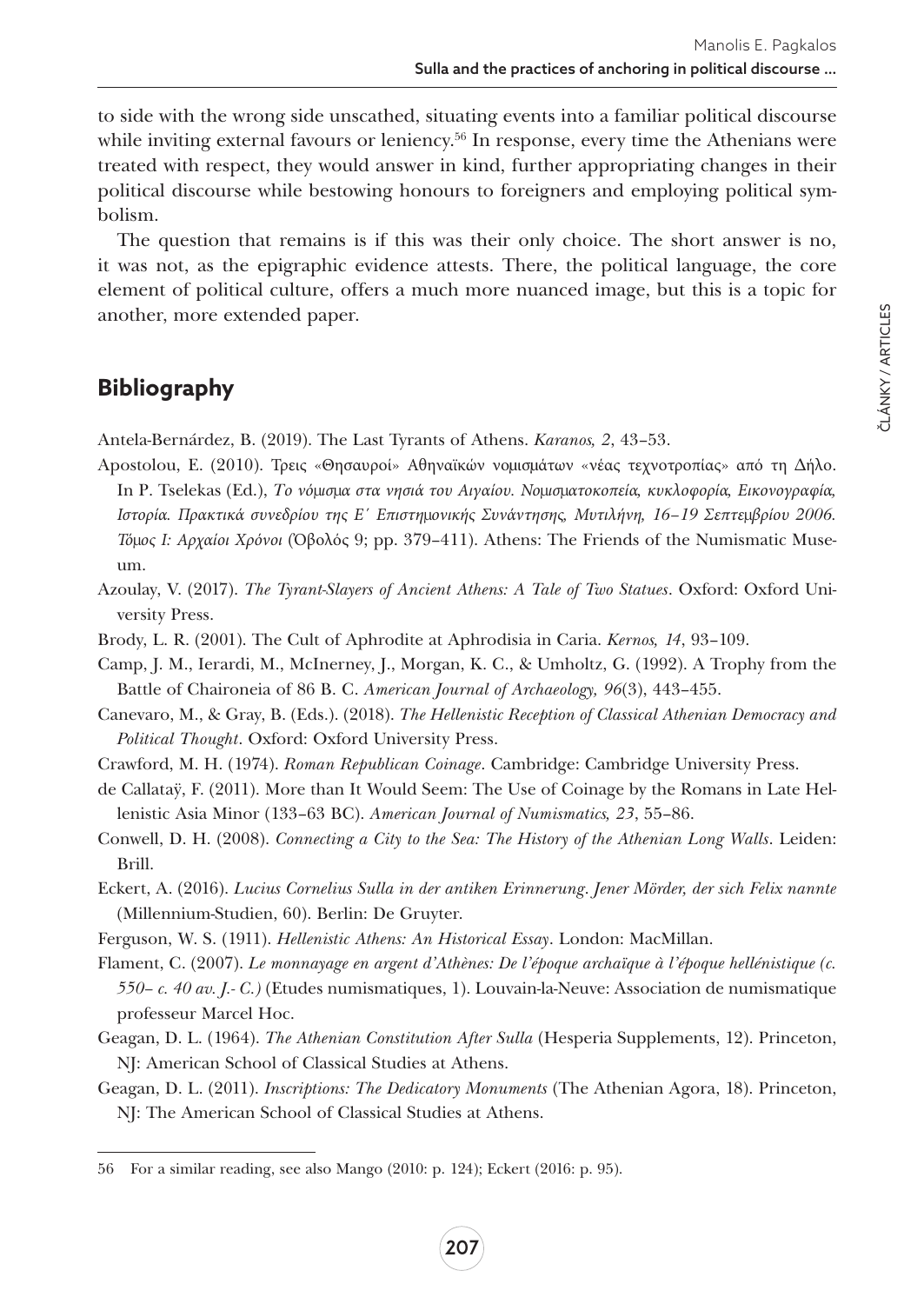Habicht, C. (1976). Zur Geschichte Athens in der Zeit Mithridates' VI. *Chiron, 6*, 127–142.

- Habicht, C. (1990). Athens and the Attalids in the Second Century B.C. *Hesperia, 59*, 561–577.
- Habicht, C. (1992). Athens and the Ptolemies. *Classical Antiquities, 11*, 68–90.
- Habicht, C. (1997). *Athens from Alexander to Antony*. Cambridge, MA: Harvard University Press.
- Habicht, C. (2003). Athens after the Chremonidean War: Some Second Thoughts. In O. Palagia, & S. V. Tracy (Eds.), *The Macedonians in Athens, 322–229 B.C. Proceedings of an International Conference Held at the University of Athens, May 24–26, 2001* (pp. 52–55). Exeter: Oxbow.
- Heijnen, S. (2018). Athens and the Anchoring of Roman Rule in the First Century BCE (67–17). *Journal of Ancient History, 6*(1), 80–110.
- Henderson, T. R. (2020). *The Springtime of the People: The Athenian Ephebeia and Citizen Training from Lykourgos to Augustus*. Leiden: Brill.
- Hoff, M. C. (1997a). Laceratae Athenae: Sulla's Siege of Athens in 87/6 B.C. and Its Aftermath. In M. C. Hoff, & S. I. Rotroff (Eds.), *The Romanization of Athens: Proceedings of an International Conference Held at Lincoln, Nebraska (April 1996)* (pp. 33–51). Oxford: Oxbow.
- Hoff, M. C. (2005). Athens Honors Pompey the Great. In L. de Blois, J., Bons, T. Kessels, & D. M. Schenkeveld (Eds.), *The Statesman in Plutarch's Works, II: The Statesman in Plutarch's Greek and Roman Lives; Proceedings of the Sixth International Conference of the International Plutarch Society, Nijmegen/Castle Herner, May 1–5, 2002* (pp. 327–336). Leiden: Brill.
- Hoff, M. C., & Rotroff, S. I. (Eds.). (1997). *The Romanization of Athens: Proceedings of an International Conference Held at Lincoln, Nebraska (April 1996)*. Oxford: Oxbow.
- Hölscher, T. (2004). *The Language of Images in Roman Art*. Cambridge: Cambridge University Press.
- Hölscher, T. (2018). *Visual Power in Ancient Greece and Rome: Between Art and Social Reality*. Oakland, CA: University of California Press.
- Kleinschmidt, T. (2011). Die Sylleia und die attischen Tetradrachmen der Münzmeister Eumelos und Theoxenides. In O. Pilz, & M. Vonderstein (Eds.), *Keraunia: Beiträge zu Mythos, Kult und Heiligtum in der Antike* (pp. 131–160). Berlin: De Gruyter.
- Kralli, I. (2016). Attitudes to Hellenistic Athens: To Sneer or Revere? In A. Powell, & K. Meidani (Eds.), *The Eye-Sore of Aigina: Anti-Athenian Attitudes in Greek, Hellenistic and Roman History* (pp. 163–185). Swansea: Classical Press of Wales.
- Kroll, J. H. (1993). *The Greek Coins* (The Athenian Agora, 26). Princeton, NJ: The Americal School of Classical Studies in Athens.
- Kroll, J. H. (1997). Coinage as an Index of Romanization. In M. C. Hoff, & S. I. Rotroff (Eds.), *The Romanization of Athens: Proceedings of an International Conference Held at Lincoln, Nebraska (April 1996)* (pp. 135–150). Oxford: Oxbow.
- Kuin, I. N. I. (2017). Anchoring Political Change in Post-Sullan Athens. In T. M. Dijkstra, I. N. I. Kuin, M. Moser, & D. Weidgenannt (Eds.), *Strategies of Remembering in Greece Under Rome (100 BC–100 AD)* (pp. 157–168). Leiden: Sidestone Press.
- Kuin, I. N. I. (2018). Sulla and the Invention of Roman Athens. *Mnemosyne, 71*(4), 616–639.
- Lewis, D. M. (1962). The Chronology of the New Style Coinage of Athens. *The Numismatic Chronical and Journal of the Royal Numismatic Society, 2*, 275–300.
- Luci, F. (2018). *Monuments and Inscriptions in Republican Rome: Linguistic Framework for Interpreting Art and Text*. Diss., Durham University.
- Mango, E. (2010). Tanta vis admonitionis inest in locis. Zur Veränderung von Erinnerungsräumen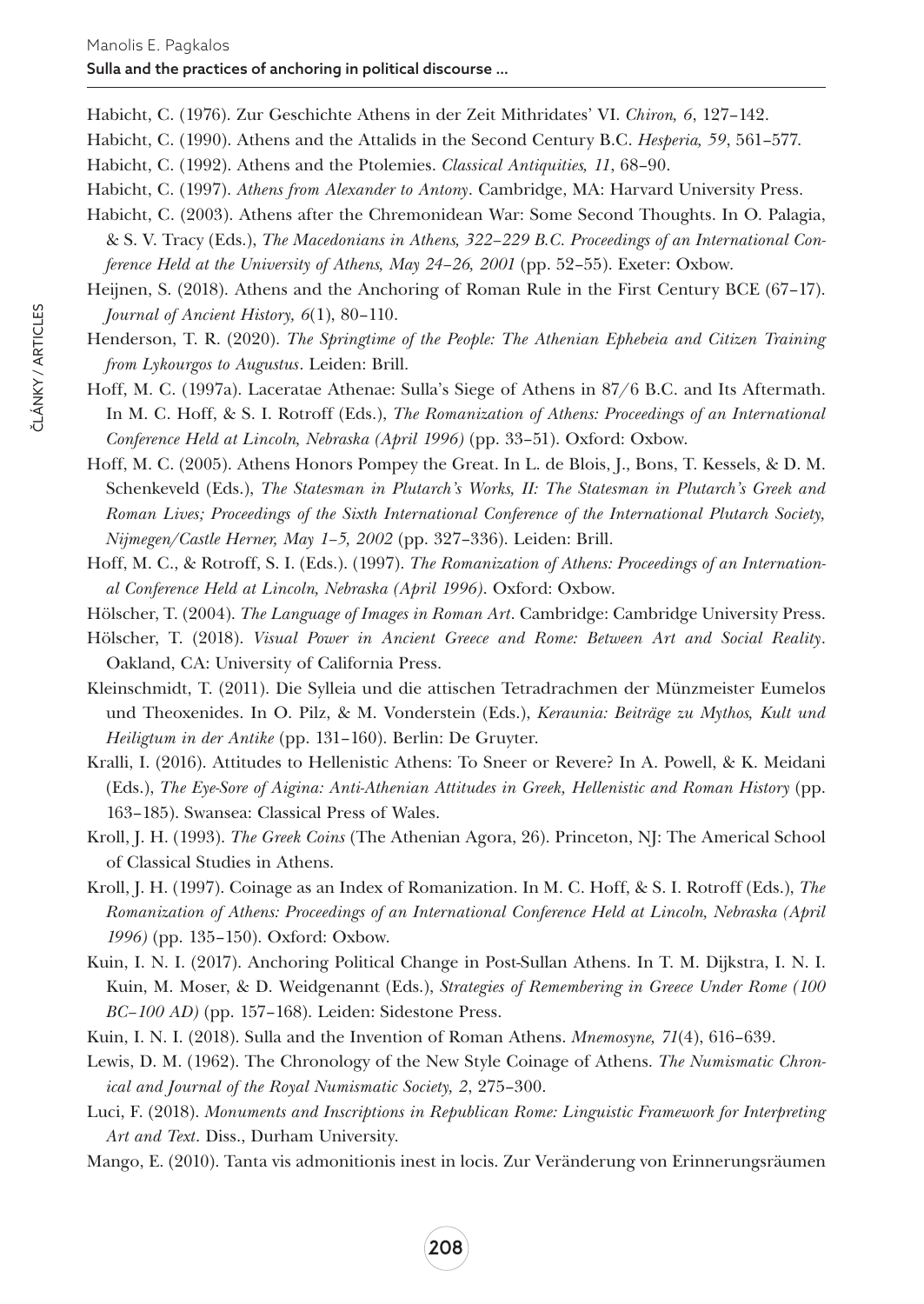im Athen des 1. Jahrhunderts v. Chr. In R. Krumeich, & C. Witschel (Eds.), *Die Akropolis von Athen im Hellenismus und in der römischen Kaiserzeit* (pp. 117–155). Wiesbaden: Reichert Verlag.

- Mattingly, H. B. (1990). The Beginning of Athenian New Style Silver Coinage. *The Numismatic Chronicle, 150*, 67–78.
- Mørkholm, O. (1984). The Chronology of the New Style Coinage of Athens. *Museum Notes, 29*, 29–42.
- Munson, R. V. (2017). Thucydides and Myth: A Complex Relation to Past and Present. In S. L. Forsdyke, E. Foster, & R. K. Balot (Eds.), *The Oxford Handbook of Thucydides* (pp. 257–266). Oxford: Oxford University Press.
- Oliver, G. J. (2001). The Politics of Coinage: Athens and Antigonus Gonatas. In A. Meadows, & K. Shipton (Eds.), *Money and Its Uses in the Ancient Greek World* (pp. 32–52). Oxford: Oxford University Press.
- Pagkalos, M. E. (2018). *Perceiving the Past in the Early Hellenistic Period: The Uses of the Past in Remodelling Reality.* Diss., University of Leicester.
- Pagkalos, M. E. (Forthcoming). *Politics, Memory and Representation in Early Hellenistic Athens: Approaching the Athenian Political Imaginary*.
- Palagia, O. (1997). Classical Encounters: Attic Sculpture After Sulla. In M. C. Hoff, & S. I. Rotroff (Eds.), *The Romanization of Athens: Proceedings of an International Conference Held at Lincoln, Nebraska (April 1996)* (pp. 81–95). Oxford: Oxbow.
- Papageorgiadou, C., & Kosmidou, E. (2020). Denarii Hoards and Coin Circulation in Greece During the 2nd and 1st Centuries BC. In P. Marchetti, & C. Papageorgiadou (Eds.), *Réflexions sur la circulation des monnaies romaines républicaines en Grèce et dans les Balkans/Reflections on the Circulation of Roman Republican Coinage in Greece and the Balkans* (pp. 133–210). Athens: Institute of Historical Research, National Hellenic Research Foundation.
- Parigi, C. (2013). The Romanization of Athens: Greek Identity and Connectivity between Athens and Rome in the 1st Century BC. In L. Bombardieri, A. D' Agostino, G. Cuarducci, V. Orsi, & S. Valentini (Eds.), *SOMA 2012. Identity and Connectivity: Proceedings of the 16th Symposium on Mediterranean Archaeology, Florence, Italy, 1–3 March 2012* (BAR International Series, 2581; Vol. 1; pp. 447–455). Oxford: Archaeopress.
- Parigi, C. (2019). *Atene e il sacco di Silla. Evidenze archeologiche e topografiche fra l'86 e il 27 a.C.* (Kölner Schriften zur Archäologie, 2). Wiesbaden: Reichert Verlag.
- Petrakos, V. CH. (1968). *O Ωρωπός και το ιερόν του Αμφιαράου* (Library of the Archaeological Society of Athens, 63). Athens: Archaeological Society of Athens.
- Price, M. J. (1987). Southern Greece. In A. M. Burnett, & M. H. Crawford (Eds.), *The Coinage of the Roman World in the Late Republic: Proceedings of a Colloquium Held at the British Museum in September 1985* (BAR, 326; pp. 95–103). Oxford: Oxford University Press.
- Raubitschek, A. E. (1951). Sylleia. In P. R. Coleman-Norton (Eds.), *Studies in Roman Economic and Social History in Honor of Allan Chester Johnson* (pp. 49–75). Princeton, NJ: Princeton University Press.
- Rous, S. A. (2019). *Reset in Stone: Memory and Reuse in Ancient Athens*. Madison, WI: The University of Wisconsin Press.
- Ruggeri, C. (2006). Silla e la conquista di Atene nell' 86 a.C. In P. Amann, M. Pedrazzi, & H. Taeuber (Eds.), *Italo - Tusco - Romana: Festschrift für Luciana Aigner-Foresti zum 70. Geburtstag am 30. Juli 2006* (pp. 3154–3324). Vienna: Holzhausen Verlag.